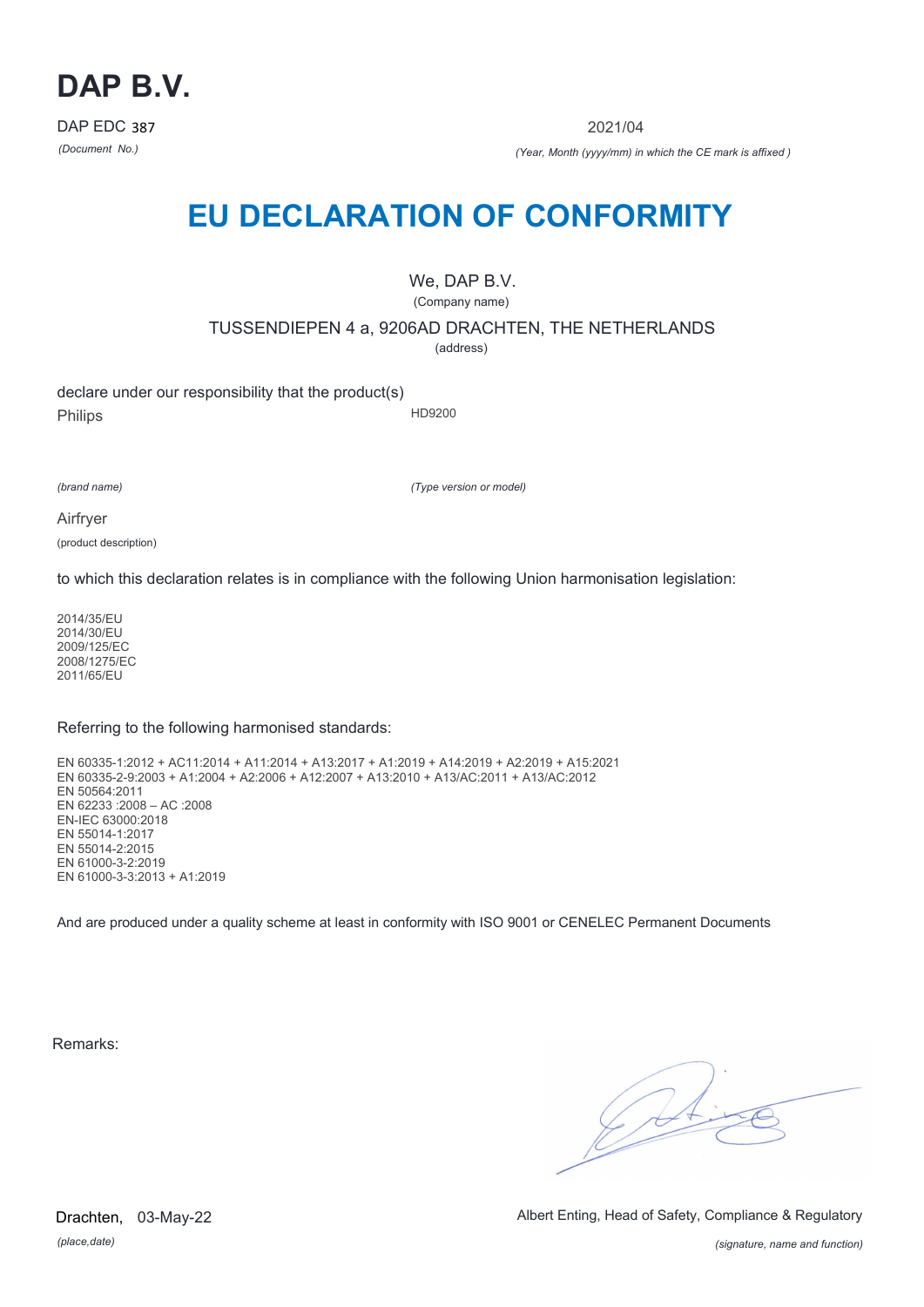

2021/04

*(Document No. /Bericht Nr. ) (Year, Month (yyyy/mm) in which the CE mark is affixed /Jahr der CE Zeichenerteilung )*

# **EU DECLARATION OF CONFORMITY**

(EG - Konformitätserklärung)

We, DAP B.V.

(Company name / Name) TUSSENDIEPEN 4 a, 9206AD DRACHTEN, THE NETHERLANDS (address / Anschrift)

declare under our responsibility that the product(s) HD9200

erklären als Verantwortliche, daß folgende(s) elektrische(n) Produkt(e)

Philips

*(brand name, Markenname)*

*(Type version or model, Typenbezeichnung oder Modell )*

Airfryer (product description, Produktbezeichnung)

to which this declaration relates is in compliance with the following Union harmonisation legislation:

(auf die sich diese Konformitätserklärung bezieht, allen nachstehenden harmonisierten Normen der Union entspricht:)

2014/35/EU 2014/30/EU 2009/125/EC 2008/1275/EC 2011/65/EU

#### Referring to the following harmonised standards:

(Bezugnahme auf die folgenden harmonisierten Normen:)

EN 60335-1:2012 + AC11:2014 + A11:2014 + A13:2017 + A1:2019 + A14:2019 + A2:2019 + A15:2021 EN 60335-2-9:2003 + A1:2004 + A2:2006 + A12:2007 + A13:2010 + A13/AC:2011 + A13/AC:2012 EN 50564:2011 EN 62233 :2008 – AC :2008 EN-IEC 63000:2018 EN 55014-1:2017 EN 55014-2:2015 EN 61000-3-2:2019 EN 61000-3-3:2013 + A1:2019

And are produced under a quality scheme at least in conformity with ISO 9001 or CENELEC Permanent Documents (und die gemäß eines Qualitätsystems produziert werden, dass mindestens der ISO 9001 oder CENELEC Permanent Documents entspricht)

Remarks:

*(place,date / Ort, Datum )* Drachten, 03-May-22

*(signature, name and function / Unterschrift, Name und Funktion des Unterzeichners )* Albert Enting, Head of Safety, Compliance & Regulatory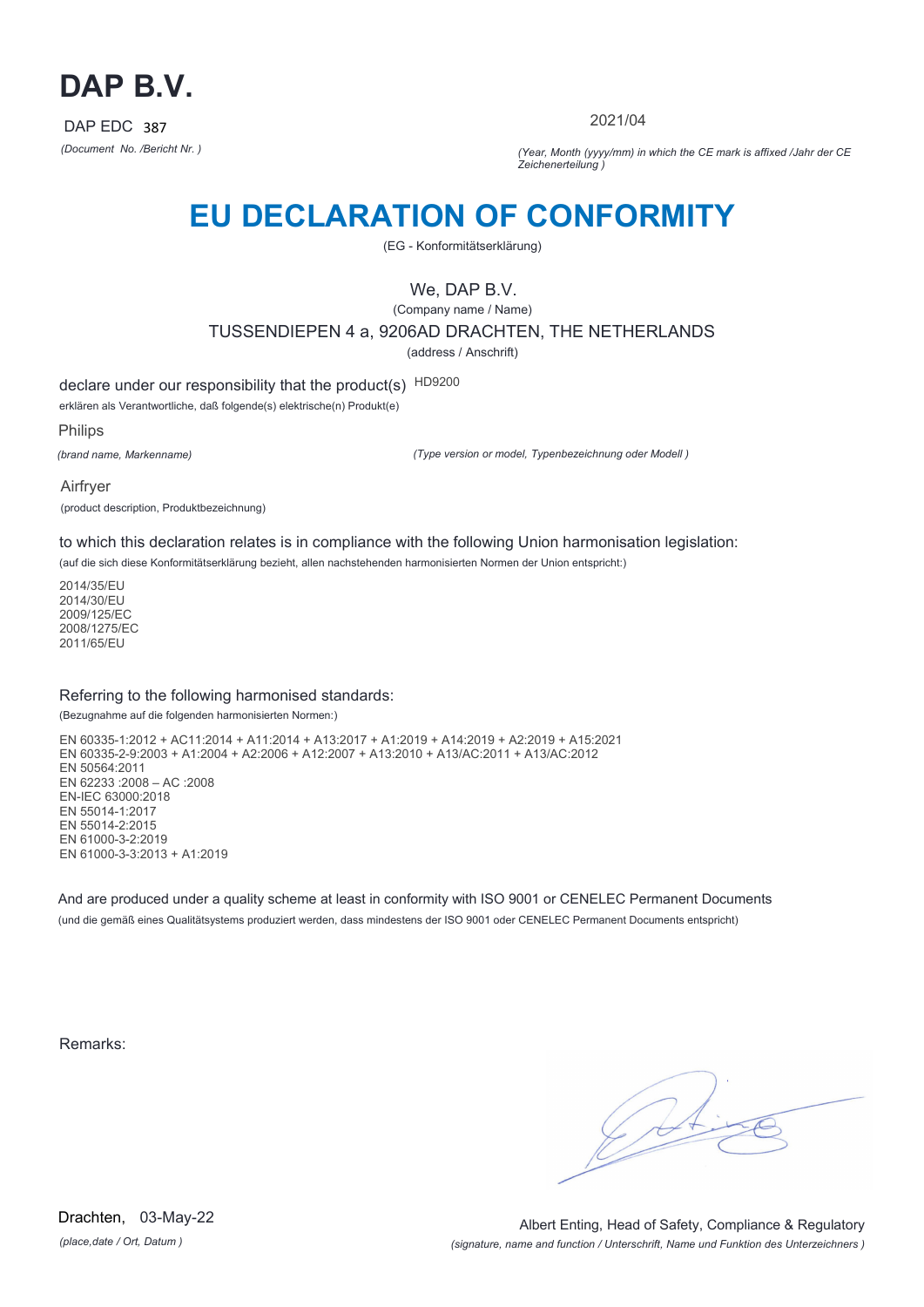

2021/04

*(Document No. / Numéro du document) (Year, Month (yyyy/mm) in which the CE mark is affixed / Année/mois (aaaa/mm) au cours de laquelle le marquage CE a été apposé)*

# **EU DECLARATION OF CONFORMITY**

(DECLARATION DE CONFORMITE CE)

We, DAP B.V.

(Company name / Nom de l'entreprise)

TUSSENDIEPEN 4 a, 9206AD DRACHTEN, THE NETHERLANDS

(address / adresse)

declare under our responsibility that the product(s) HD9200

(déclarons sous notre propre responsabilité que le(s) produit(s))

Philips

*(brand name, nom de la marque)*

*(Type version or model, référence ou modèle)*

Airfryer (product description, description du produit)

to which this declaration relates is in compliance with the following Union harmonisation legislation:

(auquel cette déclaration se rapporte, est conforme à la législation d'harmonisation de l'Union suivante :)

2014/35/EU 2014/30/EU 2009/125/EC 2008/1275/EC 2011/65/EU

#### Referring to the following harmonised standards:

(Et fait référence aux normes harmonisées suivantes :)

EN 60335-1:2012 + AC11:2014 + A11:2014 + A13:2017 + A1:2019 + A14:2019 + A2:2019 + A15:2021 EN 60335-2-9:2003 + A1:2004 + A2:2006 + A12:2007 + A13:2010 + A13/AC:2011 + A13/AC:2012 EN 50564:2011 EN 62233 :2008 – AC :2008 EN-IEC 63000:2018 EN 55014-1:2017 EN 55014-2:2015 EN 61000-3-2:2019 EN 61000-3-3:2013 + A1:2019

And are produced under a quality scheme at least in conformity with ISO 9001 or CENELEC Permanent Documents (Et sont fabriqués conformément à une qualité au moins conforme à la norme ISO 9001 ou aux Documents Permanents CENELEC)

Remarks:

*(place,date / lieu, date)* Drachten, 03-May-22

*(signature, name and function / signature, nom et fonction)* Albert Enting, Head of Safety, Compliance & Regulatory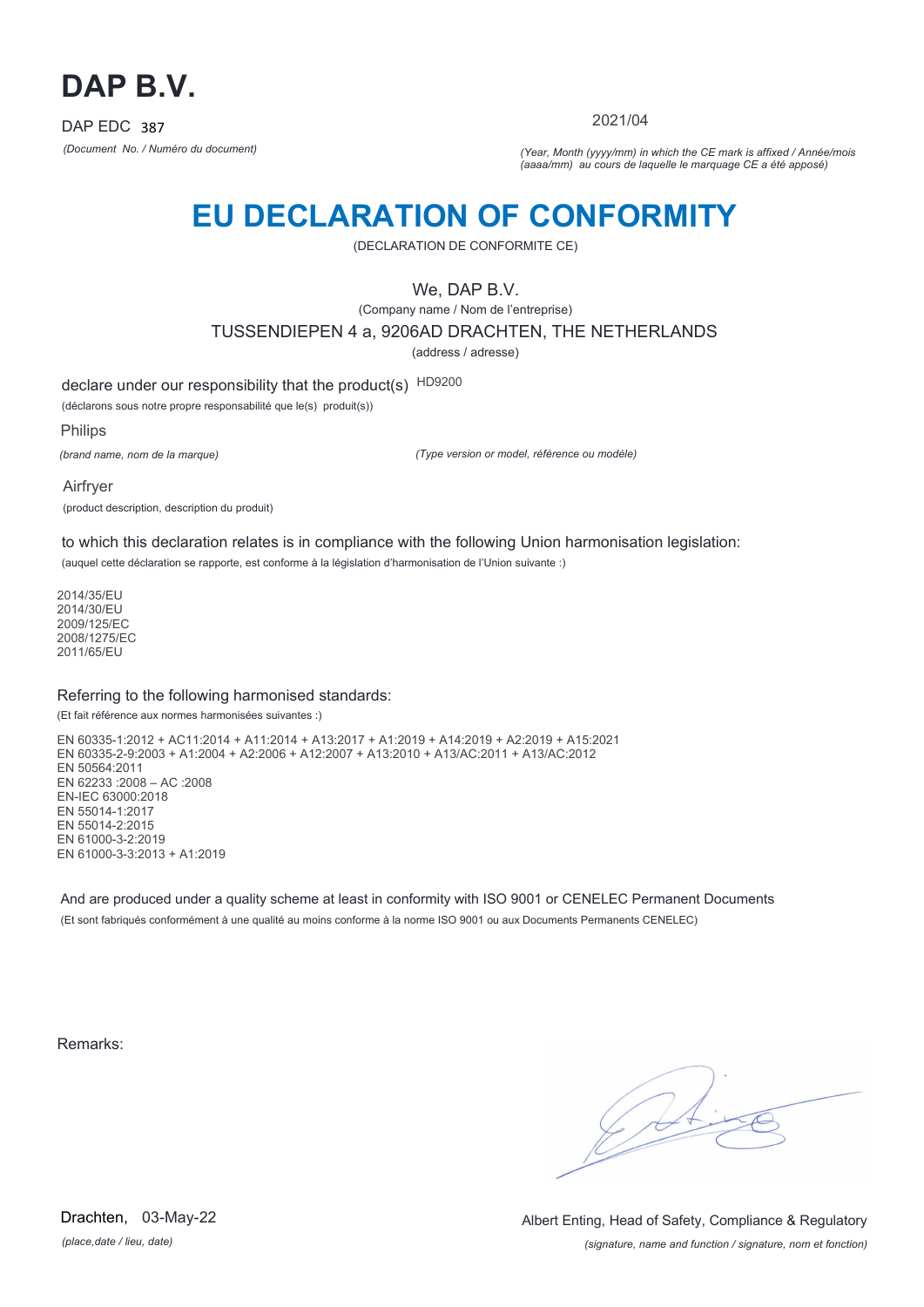

2021/04

*(Document No. / Documentnummer) (Year, Month (yyyy/mm) in which the CE mark is affixed / Jaar, maand waarin de CE markering is uitgegeven)*

# **EU DECLARATION OF CONFORMITY**

(Europeese Conformiteitsverklaring)

We, DAP B.V.

(Company name / Bedrijfsnaam)

TUSSENDIEPEN 4 a, 9206AD DRACHTEN, THE NETHERLANDS

(address / adres)

declare under our responsibility that the product(s) HD9200

(verklaren dat onder onze verantwoordelijkheid de product(en))

Philips

*(brand name, merknaam)*

*(Type version or model, typenummer of model)*

Airfryer (product description, productbeschrijving)

to which this declaration relates is in compliance with the following Union harmonisation legislation:

(waarop deze verklaring betrekking heeft in overeenstemming is met de volgende harmonisatiewetten van de Europese Unie:)

2014/35/EU 2014/30/EU 2009/125/EC 2008/1275/EC 2011/65/EU

#### Referring to the following harmonised standards:

(Onder verwijzing naar de volgende geharmoniseerde normen:)

EN 60335-1:2012 + AC11:2014 + A11:2014 + A13:2017 + A1:2019 + A14:2019 + A2:2019 + A15:2021 EN 60335-2-9:2003 + A1:2004 + A2:2006 + A12:2007 + A13:2010 + A13/AC:2011 + A13/AC:2012 EN 50564:2011 EN 62233 :2008 – AC :2008 EN-IEC 63000:2018 EN 55014-1:2017 EN 55014-2:2015 EN 61000-3-2:2019 EN 61000-3-3:2013 + A1:2019

And are produced under a quality scheme at least in conformity with ISO 9001 or CENELEC Permanent Documents (En worden geproduceerd volgens een kwaliteitsprogramma wat minimaal overeenkomt met ISO9001 of de CENELEC permanente documenten)

Remarks:

 $\sqrt{1}$ 

*(place,date / plaats, datum)* Drachten, 03-May-22 Albert Enting, Head of Safety, Compliance & Regulatory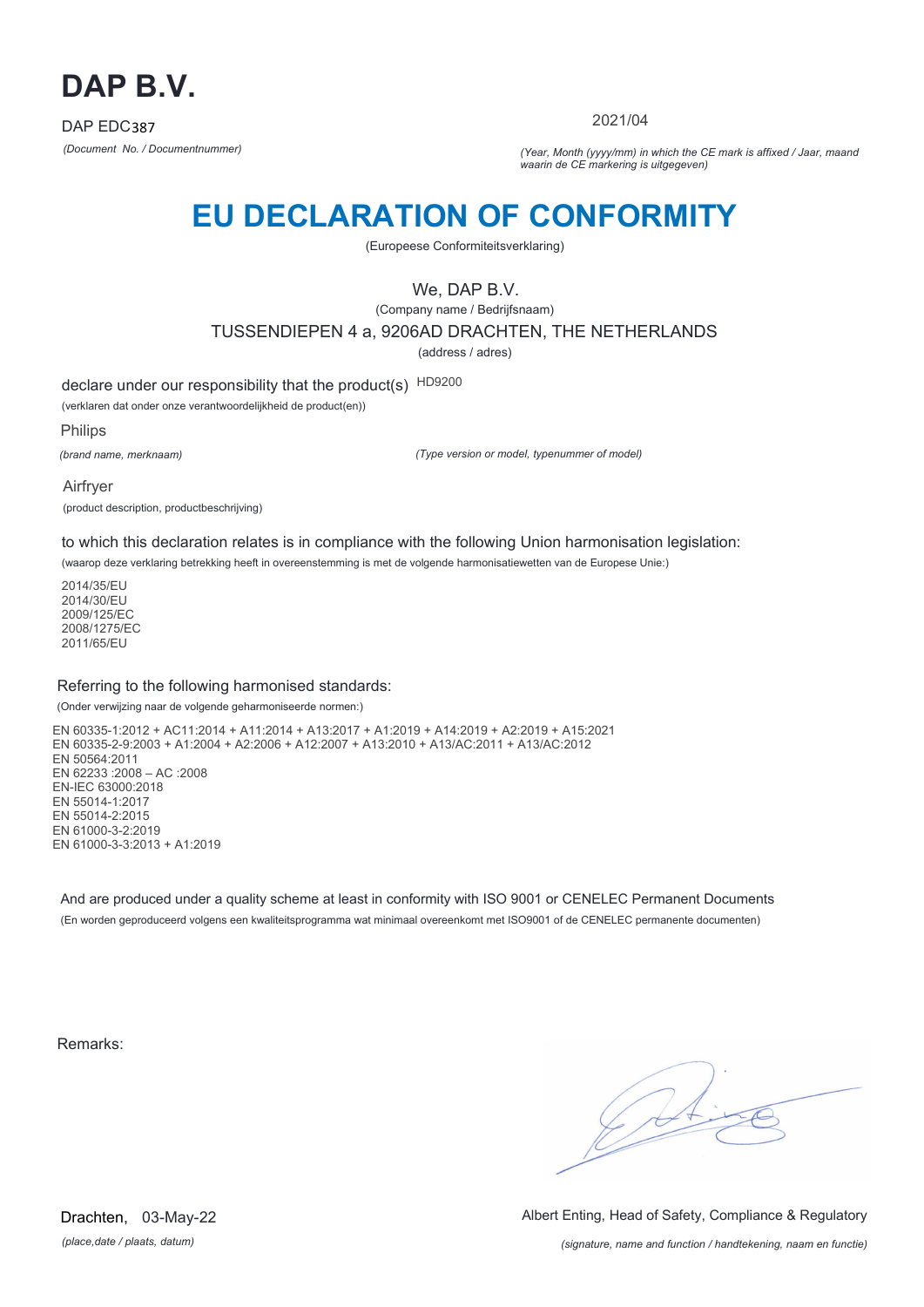

2021/04

*(Document No. / Číslo zprávy) (Year, Month (yyyy/mm) in which the CE mark is affixed / Rok udělění známky CE)*

# **EU DECLARATION OF CONFORMITY**

(Prohlášení o shodě v EU)

We, DAP B.V.

(Company name / Jméno) TUSSENDIEPEN 4 a, 9206AD DRACHTEN, THE NETHERLANDS (address / adresa)

declare under our responsibility that the product(s) HD9200

(Prohlašujeme na svou odpovědnost, že elektrický výrobek)

Philips

*(brand name, značka)*

*(Type version or model, Typ verze nebo model)*

Airfryer (product description, popis výrobku)

to which this declaration relates is in compliance with the following Union harmonisation legislation:

(ke kterému se toto prohlášení vztahuje, je v souladu s následujícími harmonizačními právními předpisy EU:)

2014/35/EU 2014/30/EU 2009/125/EC 2008/1275/EC 2011/65/EU

#### Referring to the following harmonised standards:

(Odkazující na následovné harmonizované normy:)

EN 60335-1:2012 + AC11:2014 + A11:2014 + A13:2017 + A1:2019 + A14:2019 + A2:2019 + A15:2021 EN 60335-2-9:2003 + A1:2004 + A2:2006 + A12:2007 + A13:2010 + A13/AC:2011 + A13/AC:2012 EN 50564:2011 EN 62233 :2008 – AC :2008 EN-IEC 63000:2018 EN 55014-1:2017 EN 55014-2:2015 EN 61000-3-2:2019 EN 61000-3-3:2013 + A1:2019

And are produced under a quality scheme at least in conformity with ISO 9001 or CENELEC Permanent Documents (A jsou vyráběny v systému řízení kvality minimálně ve shodě s ISO 9001 nebo)

Remarks:

*(place,date / místo, datum)* Drachten, 03-May-22

*(signature, name and function / podpis, jméno a funkce)* Albert Enting, Head of Safety, Compliance & Regulatory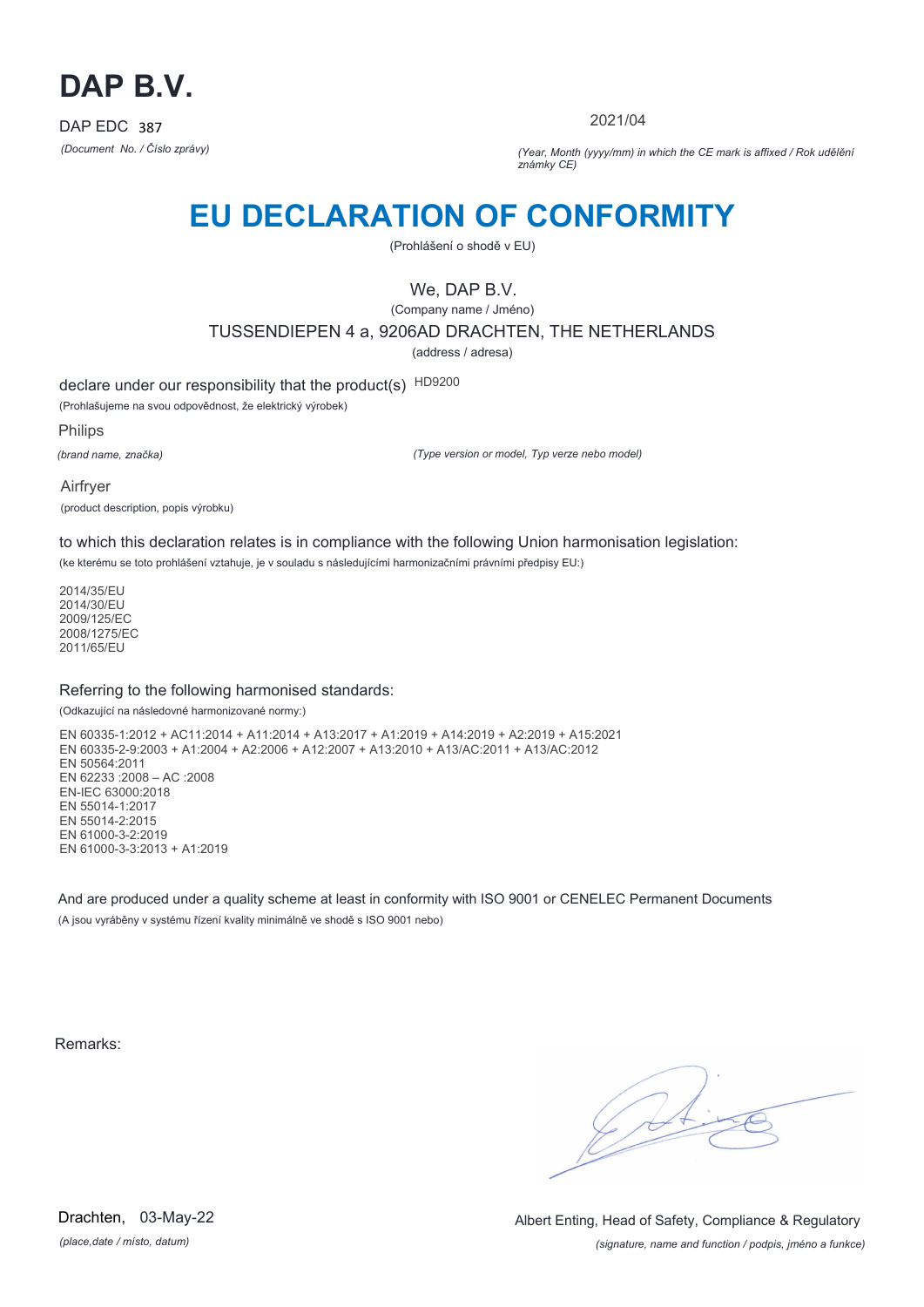

2021/04

*(Document No. / Rapportnummer) (Year, Month (yyyy/mm) in which the CE mark is affixed / Årstal for påhæftning af CE-mærkningen)*

# **EU DECLARATION OF CONFORMITY**

(EU KONFORMITETSERKLÆRING)

We, DAP B.V.

(Company name / Virksomhedens navn)

TUSSENDIEPEN 4 a, 9206AD DRACHTEN, THE NETHERLANDS

(address / adresse)

declare under our responsibility that the product(s) HD9200

(Erklærer i henhold til vores ansvar, at de(t) elektriske produkt(er))

Philips

*(brand name, navn på varemærke)*

*(Type version or model, type eller model)*

Airfryer (product description, produktbeskrivelse)

to which this declaration relates is in compliance with the following Union harmonisation legislation:

(til hvilke(t) denne erklæring relaterer sig, er i overensstemmelse med følgende EUharmoniseringslovgivning:)

2014/35/EU 2014/30/EU 2009/125/EC 2008/1275/EC 2011/65/EU

#### Referring to the following harmonised standards:

(Med reference til følgende harmoniserede standarder:)

EN 60335-1:2012 + AC11:2014 + A11:2014 + A13:2017 + A1:2019 + A14:2019 + A2:2019 + A15:2021 EN 60335-2-9:2003 + A1:2004 + A2:2006 + A12:2007 + A13:2010 + A13/AC:2011 + A13/AC:2012 EN 50564:2011 EN 62233 :2008 – AC :2008 EN-IEC 63000:2018 EN 55014-1:2017 EN 55014-2:2015 EN 61000-3-2:2019 EN 61000-3-3:2013 + A1:2019

And are produced under a quality scheme at least in conformity with ISO 9001 or CENELEC Permanent Documents (Og er produceret i en kvalitet, der, som minimum, opfylder kravene i ISO 9001-standarden eller CENELEC's permanente dokumenter)

Remarks:

 $\sqrt{11}$ 

*(place,date / sted, dato)* Drachten, 03-May-22

*(signature, name and function / Signatur, navn og titel)* Albert Enting, Head of Safety, Compliance & Regulatory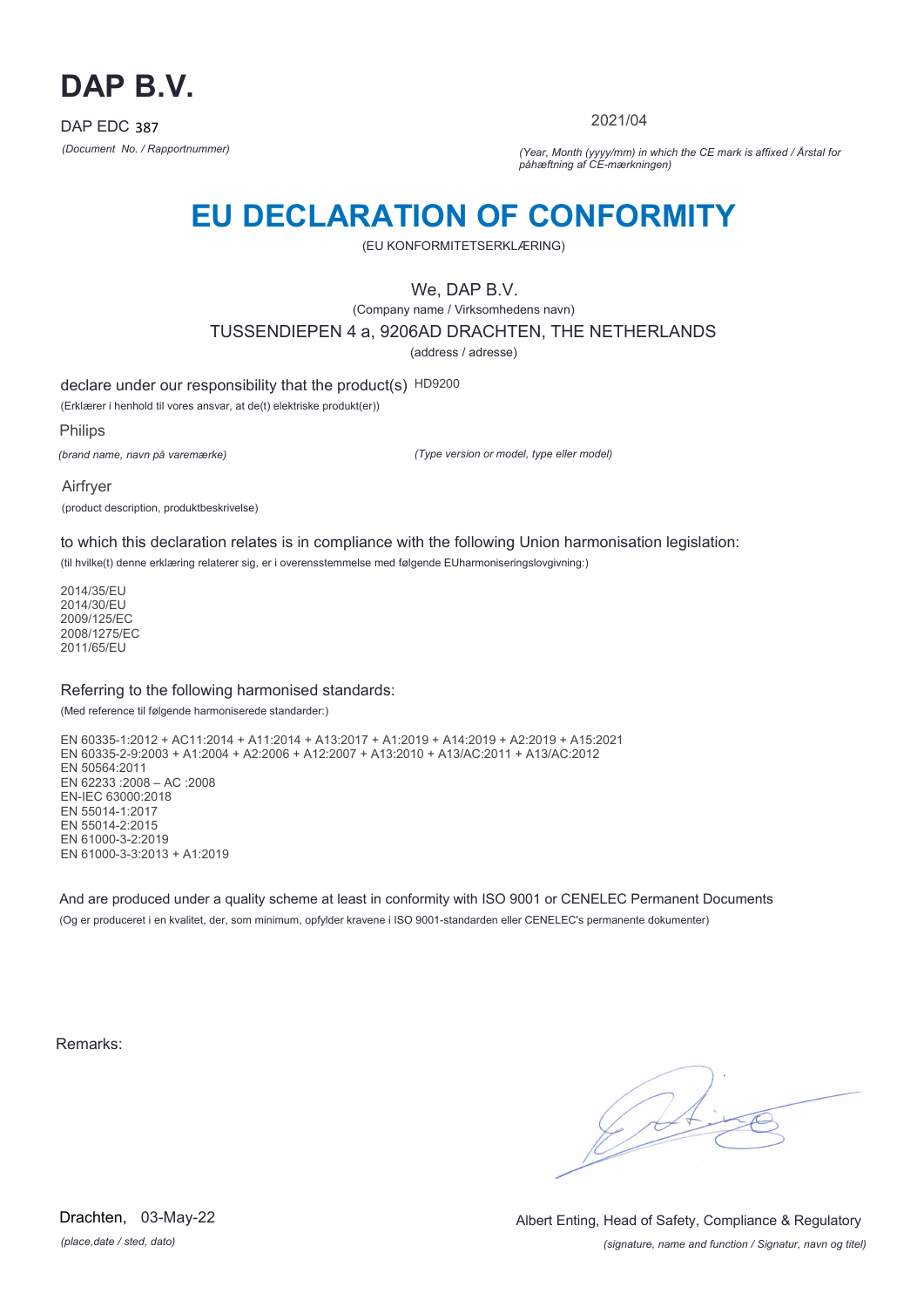

2021/04

*(Document No. / Documento nº.) (Year, Month (yyyy/mm) in which the CE mark is affixed / Año en el que se incluye el marcado CE))*

### **EU DECLARATION OF CONFORMITY**

(EU DECLARACIÓN CE DE CONFORMIDAD)

We, DAP B.V.

(Company name / Nombre compaña )

TUSSENDIEPEN 4 a, 9206AD DRACHTEN, THE NETHERLANDS

(address / dirección )

declare under our responsibility that the product(s): HD9200

(Declaramos bajo nuestra propia responsabilidad que el (los) producto(s):

Philips

*(brand name, nombre de la marca)*

*(Type version or model, Referencia o modelo)*

Airfryer

(product description, descripción del producto )

to which this declaration relates is in compliance with the following Union harmonisation legislation:

(al que hace referencia esta declaración cumple la siguiente legislación sobre armonización de la Unión:)

2014/35/EU 2014/30/EU 2009/125/EC 2008/1275/EC 2011/65/EU

#### Referring to the following harmonised standards:

(En referencia a las siguientes normas armonizadas:)

EN 60335-1:2012 + AC11:2014 + A11:2014 + A13:2017 + A1:2019 + A14:2019 + A2:2019 + A15:2021 EN 60335-2-9:2003 + A1:2004 + A2:2006 + A12:2007 + A13:2010 + A13/AC:2011 + A13/AC:2012 EN 50564:2011 EN 62233 :2008 – AC :2008 EN-IEC 63000:2018 EN 55014-1:2017 EN 55014-2:2015 EN 61000-3-2:2019 EN 61000-3-3:2013 + A1:2019

And are produced under a quality scheme at least in conformity with ISO 9001 or CENELEC Permanent Documents (Y se fabrican conforme a una calidad al menos conforme a la norma ISO 9001 o a los Documentos Permanentes CENELEC)

Remarks:

*(place,date / lugar, fecha)* Drachten, 03-May-22

*(signature, name and function / firma, nombre y cargo )* Albert Enting, Head of Safety, Compliance & Regulatory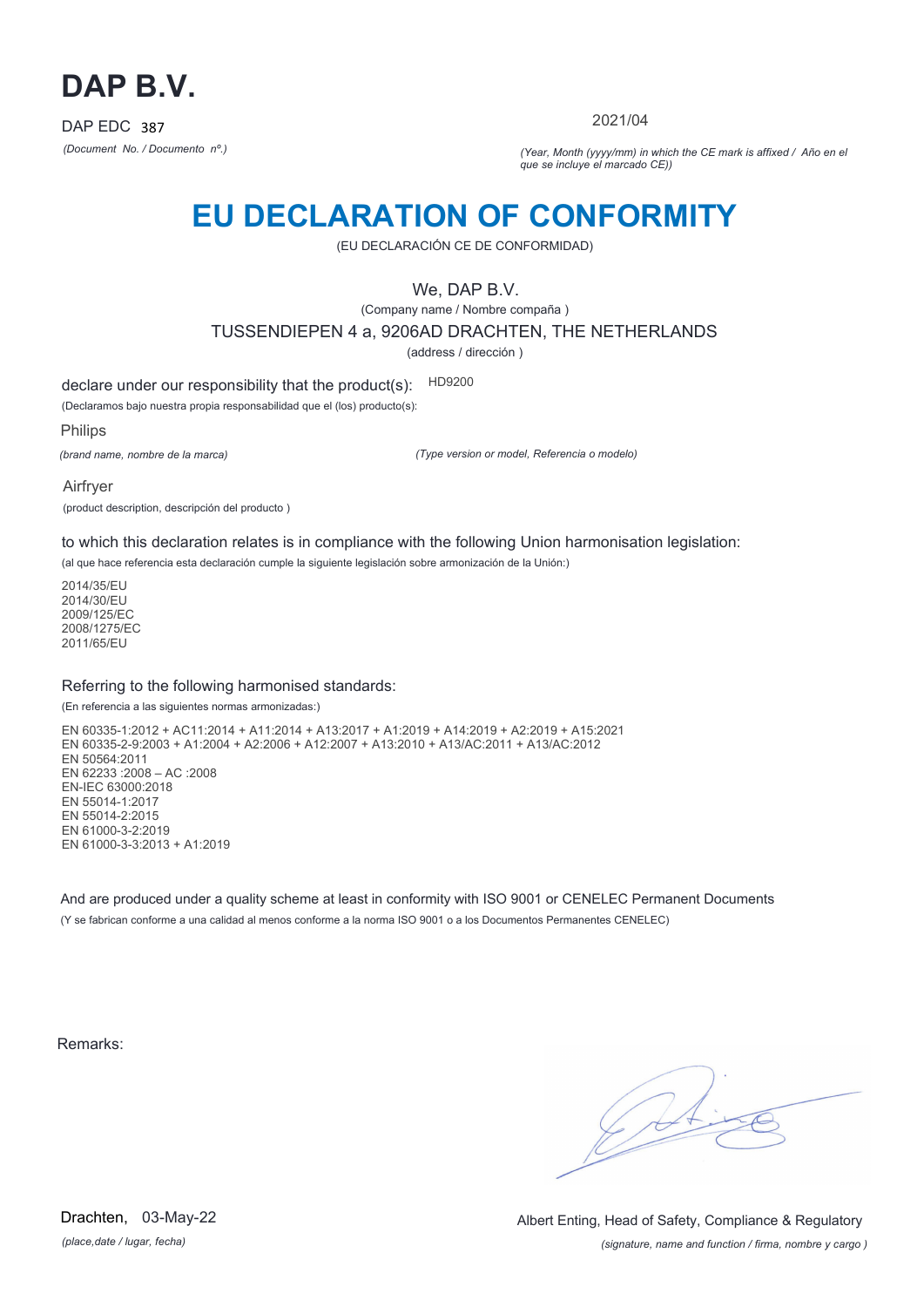

2021/04

*(Document No. / Raportti nr.) (Year, Month (yyyy/mm) in which the CE mark is affixed / CE merkinnän myöntämisvuosi)*

# **EU DECLARATION OF CONFORMITY**

(Vaatimustenmukaisuusvakuutus)

We, DAP B.V.

(Company name / Nimi) TUSSENDIEPEN 4 a, 9206AD DRACHTEN, THE NETHERLANDS (address / Osoite)

declare under our responsibility that the product(s) HD9200

(Ilmoitus seuraavista vastuullamme olevista sähkötuotteista:)

Philips

*(brand name, Brändinimi)*

*(Type version or model, Tyypi, versio tai malli)*

Airfryer (product description, Tuotekuvaus)

to which this declaration relates is in compliance with the following Union harmonisation legislation:

(Tämä vakuutus on yhdenmukainen seuraavan Euroopan unionin yhdenmukaistamislainsäädännön kanssa:)

2014/35/EU 2014/30/EU 2009/125/EC 2008/1275/EC 2011/65/EU

#### Referring to the following harmonised standards:

(Viitaten seuraaviin yhdenmukaistettuihin standardeihin:)

EN 60335-1:2012 + AC11:2014 + A11:2014 + A13:2017 + A1:2019 + A14:2019 + A2:2019 + A15:2021 EN 60335-2-9:2003 + A1:2004 + A2:2006 + A12:2007 + A13:2010 + A13/AC:2011 + A13/AC:2012 EN 50564:2011 EN 62233 :2008 – AC :2008 EN-IEC 63000:2018 EN 55014-1:2017 EN 55014-2:2015 EN 61000-3-2:2019 EN 61000-3-3:2013 + A1:2019

And are produced under a quality scheme at least in conformity with ISO 9001 or CENELEC Permanent Documents (Ja on tuotettu seuraavien laatujärjestelmien mukaisesti : ISO 9001 ja CENELEC asiakirjat)

Remarks:

*(place,date / paikka, päiväys)* Drachten, 03-May-22

*(signature, name and function / Allekirjoitus, nimi ja asema)* Albert Enting, Head of Safety, Compliance & Regulatory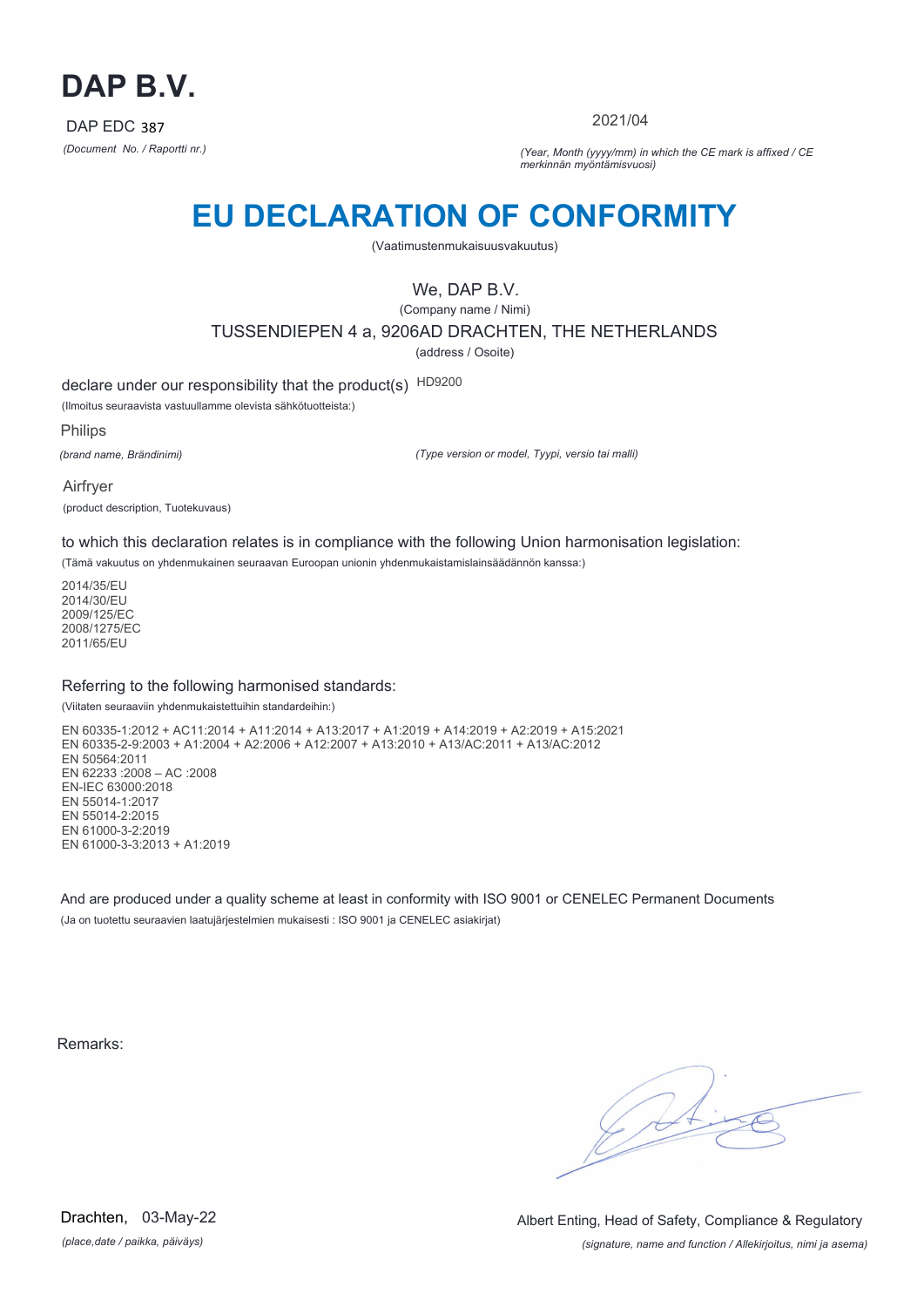

2021/04

*(Document No. / Jelentés száma) (Year, Month (yyyy/mm) in which the CE mark is affixed / A CE jelzés feltüntetésének éve)*

# **EU DECLARATION OF CONFORMITY**

(EC MEGFELELŐSÉGI NYILATKOZAT)

We, DAP B.V.

(Company name / Név)

TUSSENDIEPEN 4 a, 9206AD DRACHTEN, THE NETHERLANDS

(address / cím)

declare under our responsibility that the product(s) HD9200

(Felelőssége tudatában nyilatkozik, hogy az alábbi elektronikai termék(ek))

Philips

*(brand name, márkanév)*

*(Type version or model, Típusváltozat vagy modell)*

Airfryer

(product description, termék megnevezése)

to which this declaration relates is in compliance with the following Union harmonisation legislation:

(amelyre ez nyilatkozat vonatkozik, megfelel a következő uniós harmonizációs jogszabályoknak:)

2014/35/EU 2014/30/EU 2009/125/EC 2008/1275/EC 2011/65/EU

#### Referring to the following harmonised standards:

(Hivatkozva a következő harmonizált szabványokra:)

EN 60335-1:2012 + AC11:2014 + A11:2014 + A13:2017 + A1:2019 + A14:2019 + A2:2019 + A15:2021 EN 60335-2-9:2003 + A1:2004 + A2:2006 + A12:2007 + A13:2010 + A13/AC:2011 + A13/AC:2012 EN 50564:2011 EN 62233 :2008 – AC :2008 EN-IEC 63000:2018 EN 55014-1:2017 EN 55014-2:2015 EN 61000-3-2:2019 EN 61000-3-3:2013 + A1:2019

And are produced under a quality scheme at least in conformity with ISO 9001 or CENELEC Permanent Documents (legalább az ISO 9001-nek megfelelően vagy)

Remarks:

 $\sqrt{1}$ 

*(place,date / hely, dátum)* Drachten, 03-May-22

*(signature, name and function / aláírás, név és beosztás)* Albert Enting, Head of Safety, Compliance & Regulatory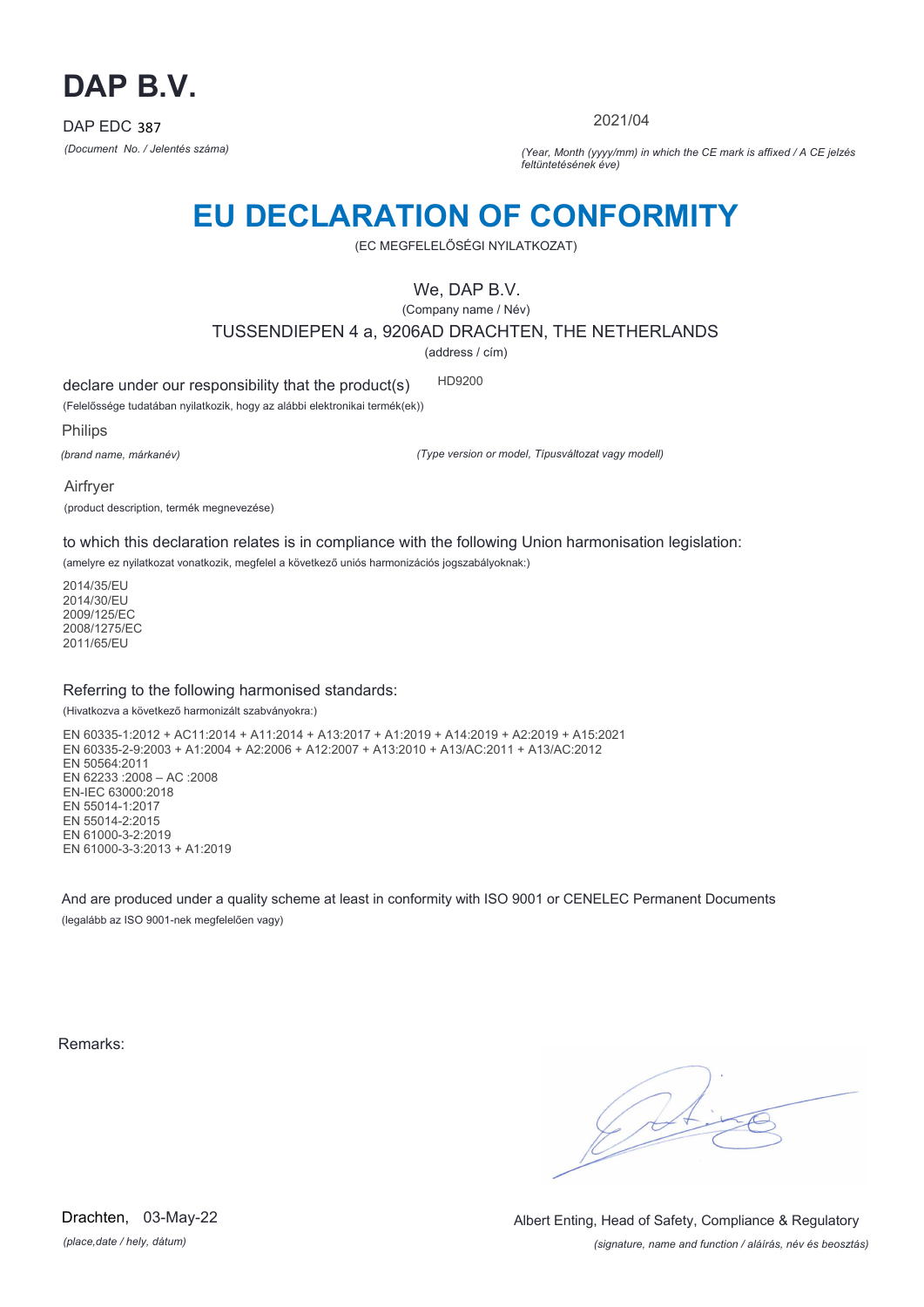

2021/04

*(Document No. / Report Numero ) (Year, Month (yyyy/mm) in which the CE mark is affixed / Anno di apposizione della marcatura CE)*

### **EU DECLARATION OF CONFORMITY**

(DICHIARAZIONE DI CONFORMITA' CE )

We, DAP B.V.

(Company name / denominazione sociale)

TUSSENDIEPEN 4 a, 9206AD DRACHTEN, THE NETHERLANDS

(address / sede)

declare under our responsibility that the product(s) HD9200

(dichiara sotto la propria responsabilità che il /i Prodotto /i elettrico/i)

Philips

*(brand name, marchio)*

*(Type version or model, modello o versione )*

Airfryer

(product description, descrizione del prodotto)

to which this declaration relates is in compliance with the following Union harmonisation legislation:

(al quale la presente dichiarazione si riferisce è conforme alla seguente normativa di armonizzazione dell'Unione:

2014/35/EU 2014/30/EU 2009/125/EC 2008/1275/EC 2011/65/EU

#### Referring to the following harmonised standards:

(In riferimento alle seguenti norme tecniche armonizzate:)

EN 60335-1:2012 + AC11:2014 + A11:2014 + A13:2017 + A1:2019 + A14:2019 + A2:2019 + A15:2021 EN 60335-2-9:2003 + A1:2004 + A2:2006 + A12:2007 + A13:2010 + A13/AC:2011 + A13/AC:2012 EN 50564:2011 EN 62233 :2008 – AC :2008 EN-IEC 63000:2018 EN 55014-1:2017 EN 55014-2:2015 EN 61000-3-2:2019 EN 61000-3-3:2013 + A1:2019

And are produced under a quality scheme at least in conformity with ISO 9001 or CENELEC Permanent Documents (e i processi produttivi seguono un sistema qualità conforme almeno alla norma ISO 9001 o ai documenti permanenti CENELEC)

Remarks:

 $\sqrt{4}$ 

*(place,date / luogo e data)* Drachten, 03-May-22

*(signature, name and function / firma , nome e funzione)* Albert Enting, Head of Safety, Compliance & Regulatory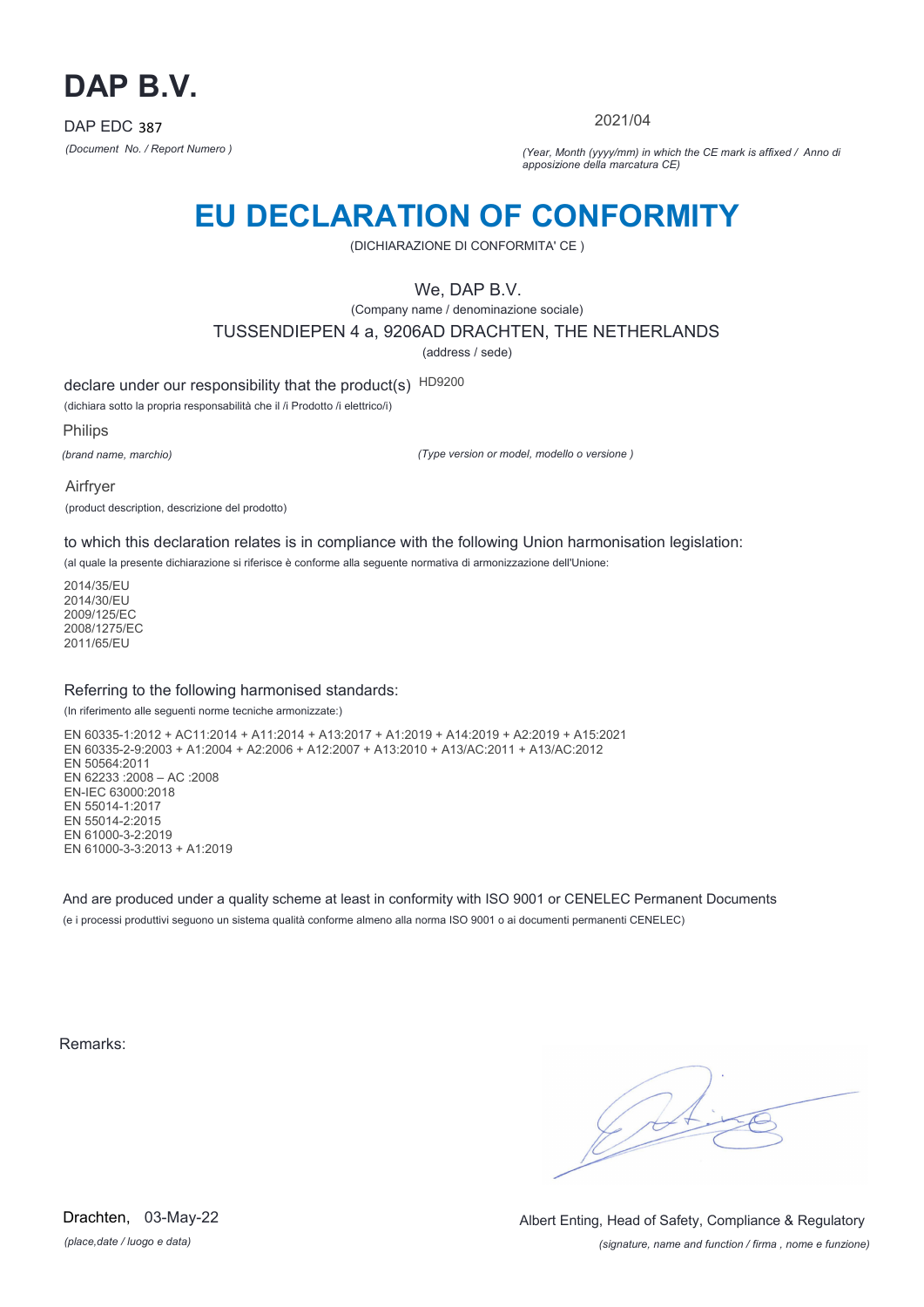

2021/04

*(Document No. / Pranešimo Nr.) (Year, Month (yyyy/mm) in which the CE mark is affixed / Metai, kada CE patvirtino)*

### **EU DECLARATION OF CONFORMITY**

(EC ATITIKTIES DEKLARACIJA)

We, DAP B.V.

(Company name / Pavadinimas) TUSSENDIEPEN 4 a, 9206AD DRACHTEN, THE NETHERLANDS

(address / adresas)

declare under our responsibility that the product(s) HD9200

(Deklaruojame, kad elektronikos gaminys (-iai):)

Philips

*(brand name, firmos ženklo pavadinimas )*

*(Type version or model, Tipas arba modelis)*

Airfryer

(product description, gaminio aprašymas)

to which this declaration relates is in compliance with the following Union harmonisation legislation:

(šiai deklaracijai, sutinkamai su toliau nurodytais jungtiniais harmonizacijos reglamentais:)

2014/35/EU 2014/30/EU 2009/125/EC 2008/1275/EC 2011/65/EU

#### Referring to the following harmonised standards:

#### (Sutinkamai su šiais harmonizuotais standartais:)

EN 60335-1:2012 + AC11:2014 + A11:2014 + A13:2017 + A1:2019 + A14:2019 + A2:2019 + A15:2021 EN 60335-2-9:2003 + A1:2004 + A2:2006 + A12:2007 + A13:2010 + A13/AC:2011 + A13/AC:2012 EN 50564:2011 EN 62233 :2008 – AC :2008 EN-IEC 63000:2018 EN 55014-1:2017 EN 55014-2:2015 EN 61000-3-2:2019 EN 61000-3-3:2013 + A1:2019

And are produced under a quality scheme at least in conformity with ISO 9001 or CENELEC Permanent Documents (Pagaminta atitinkant visus kokybės reikalavimus pagal ISO 9001 ar CENELEC nuolatinius dokumentus)

Remarks:

 $\sqrt{4}$ 

*(place,date / vieta, data)* Drachten, 03-May-22

*(signature, name and function / parašas, vardas, pavardė ir pareigos)* Albert Enting, Head of Safety, Compliance & Regulatory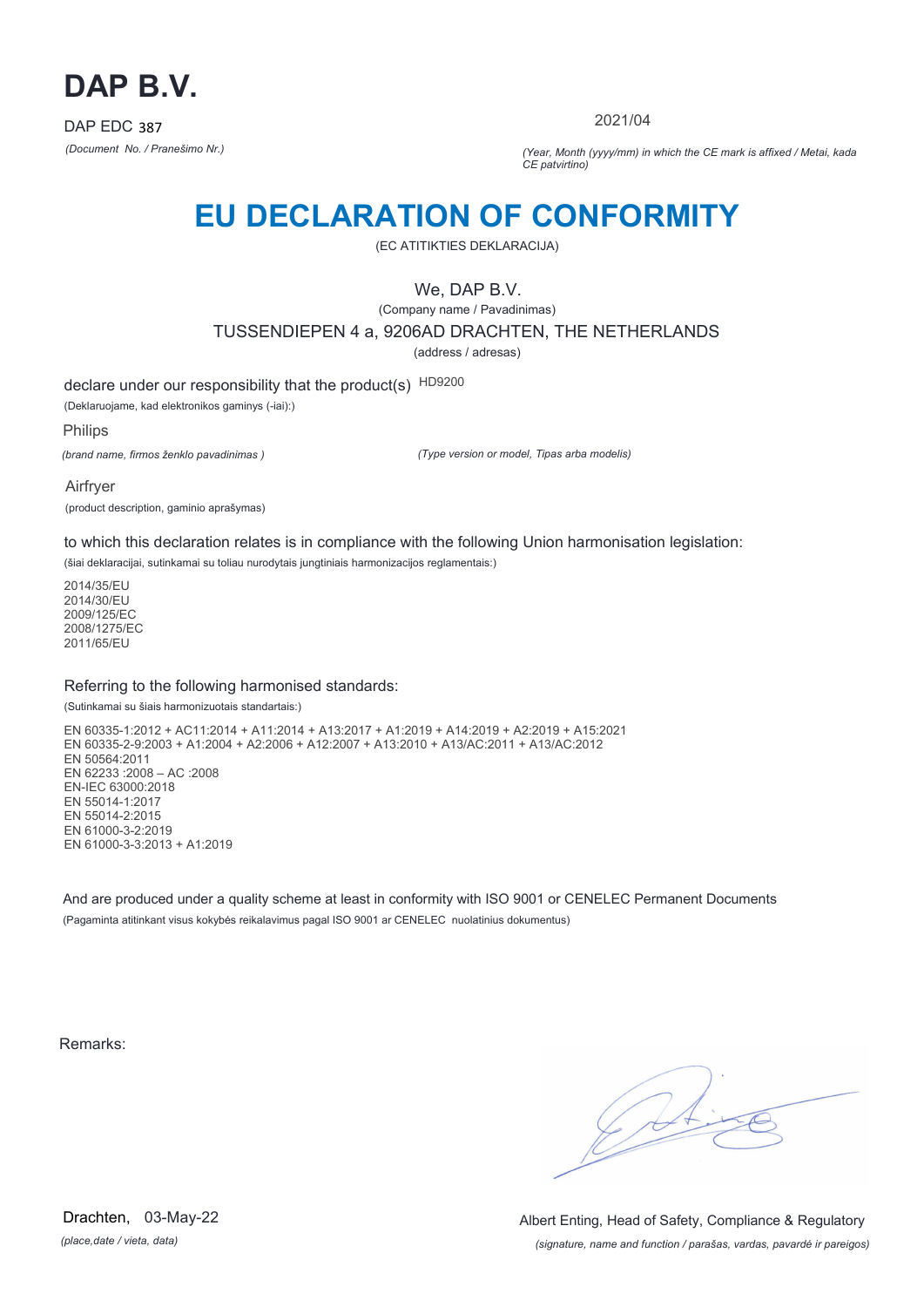

2021/04

*(Document No. / Ziņojums Nr) (Year, Month (yyyy/mm) in which the CE mark is affixed / Gads kurā CE zīme ieviesta)*

## **EU DECLARATION OF CONFORMITY**

(EC deklarācija atbilstība)

We, DAP B.V.

(Company name / vārds) TUSSENDIEPEN 4 a, 9206AD DRACHTEN, THE NETHERLANDS

(address / adrese)

declare under our responsibility that the product(s) HD9200

(deklarēt zem vai atbildība ka, elektronisks produkts)

Philips

*(brand name, fabrikas marka vārds)*

*(Type version or model, Tips, versija vai modelis)*

Airfryer

(product description, produkta apraksts)

to which this declaration relates is in compliance with the following Union harmonisation legislation:

(uz ko attiecas šī deklarācija, atbilst tālāk minētajiem Eiropas Savienības saskaņošanas tiesību aktiem:)

2014/35/EU 2014/30/EU 2009/125/EC 2008/1275/EC 2011/65/EU

#### Referring to the following harmonised standards:

(Atsaucas uz tālāk minētajiem saskaņotajiem standartiem:)

EN 60335-1:2012 + AC11:2014 + A11:2014 + A13:2017 + A1:2019 + A14:2019 + A2:2019 + A15:2021 EN 60335-2-9:2003 + A1:2004 + A2:2006 + A12:2007 + A13:2010 + A13/AC:2011 + A13/AC:2012 EN 50564:2011 EN 62233 :2008 – AC :2008 EN-IEC 63000:2018 EN 55014-1:2017 EN 55014-2:2015 EN 61000-3-2:2019 EN 61000-3-3:2013 + A1:2019

And are produced under a quality scheme at least in conformity with ISO 9001 or CENELEC Permanent Documents (Tiek ražots zem kvalitātes sistēma kas ir apstiprināta ar ISO 9001 vai CENELEC pastāvošiem dokumentiem )

Remarks:

 $\sqrt{4}$ 

*(place,date / vieta, datums)* Drachten, 03-May-22

*(signature, name and function / parskts, vārds un amatpienākums)* Albert Enting, Head of Safety, Compliance & Regulatory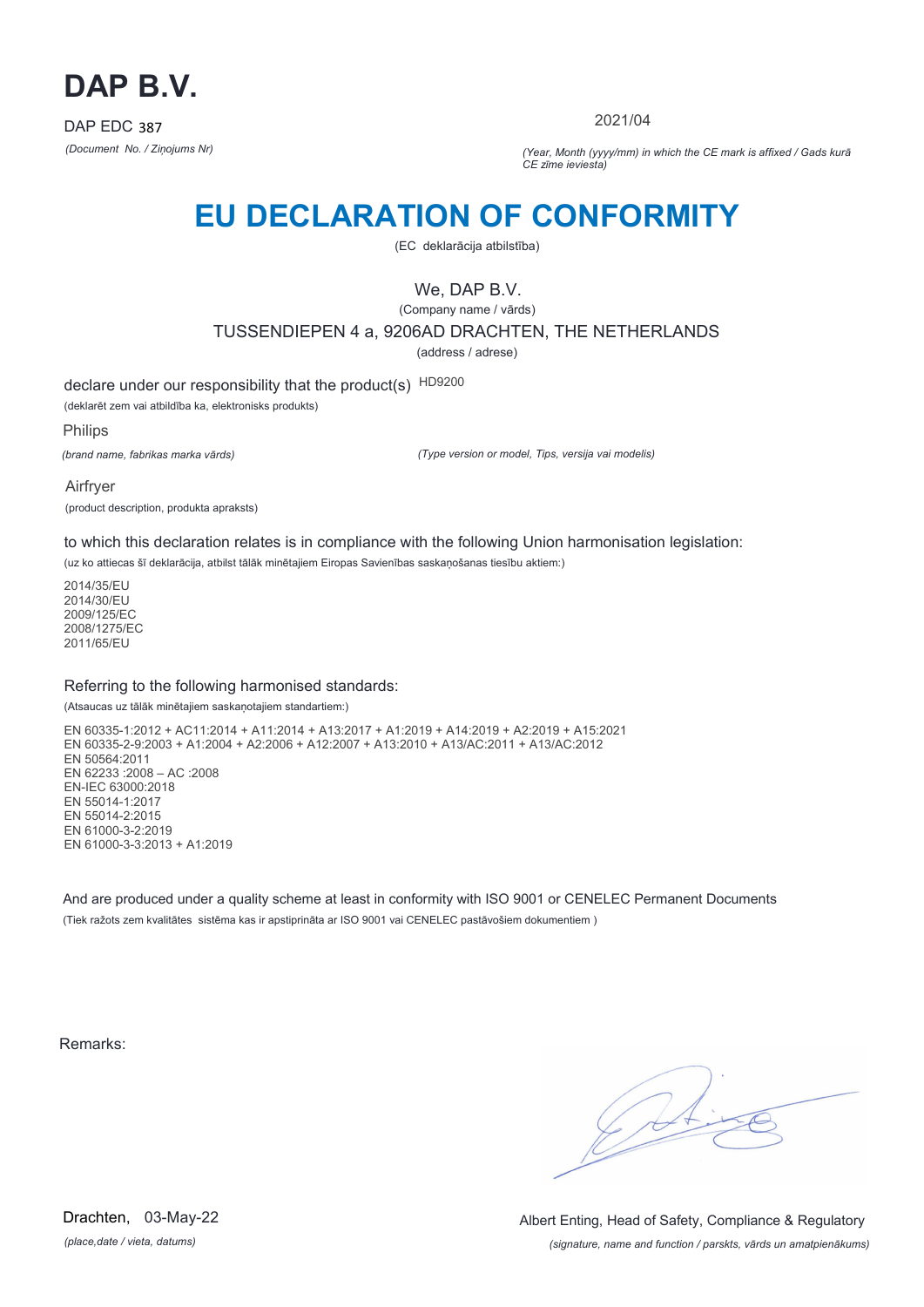

2021/04

*(Document No. / Numer raportu) (Year, Month (yyyy/mm) in which the CE mark is affixed / Rok, w którym oznakowanie CE zostało umieszczone na wyrobie)*

# **EU DECLARATION OF CONFORMITY**

(DEKLARACJA ZGODNOŚCI UE)

We, DAP B.V.

(Company name / Nazwa)

TUSSENDIEPEN 4 a, 9206AD DRACHTEN, THE NETHERLANDS

(address / adres)

declare under our responsibility that the product(s) HD9200

(Deklarujemy na naszą odpowiedzialność, że urządzeni(e/a) elektryczne)

Philips

*(brand name, marka)*

*(Type version or model, Typ lub model)*

Airfryer

(product description, nazwa /opis produktu)

to which this declaration relates is in compliance with the following Union harmonisation legislation:

(z następującymi wymaganiami unijnego prawodawstwa harmonizacyjnego:)

2014/35/EU 2014/30/EU 2009/125/EC 2008/1275/EC 2011/65/EU

#### Referring to the following harmonised standards:

(Odwołującego się do następujących norm zharmonizowanych:

EN 60335-1:2012 + AC11:2014 + A11:2014 + A13:2017 + A1:2019 + A14:2019 + A2:2019 + A15:2021 EN 60335-2-9:2003 + A1:2004 + A2:2006 + A12:2007 + A13:2010 + A13/AC:2011 + A13/AC:2012 EN 50564:2011 EN 62233 :2008 – AC :2008 EN-IEC 63000:2018 EN 55014-1:2017 EN 55014-2:2015 EN 61000-3-2:2019 EN 61000-3-3:2013 + A1:2019

And are produced under a quality scheme at least in conformity with ISO 9001 or CENELEC Permanent Documents (oraz został wyprodukowany zgodnie ze standardami jakościowymi takimi jak ISO9001 lub CENELEC Permanent Documents)

Remarks:

*(place,date / miasto, data)* Drachten, 03-May-22

*(signature, name and function / podpis, imię i nazwisko oraz funkcja)* Albert Enting, Head of Safety, Compliance & Regulatory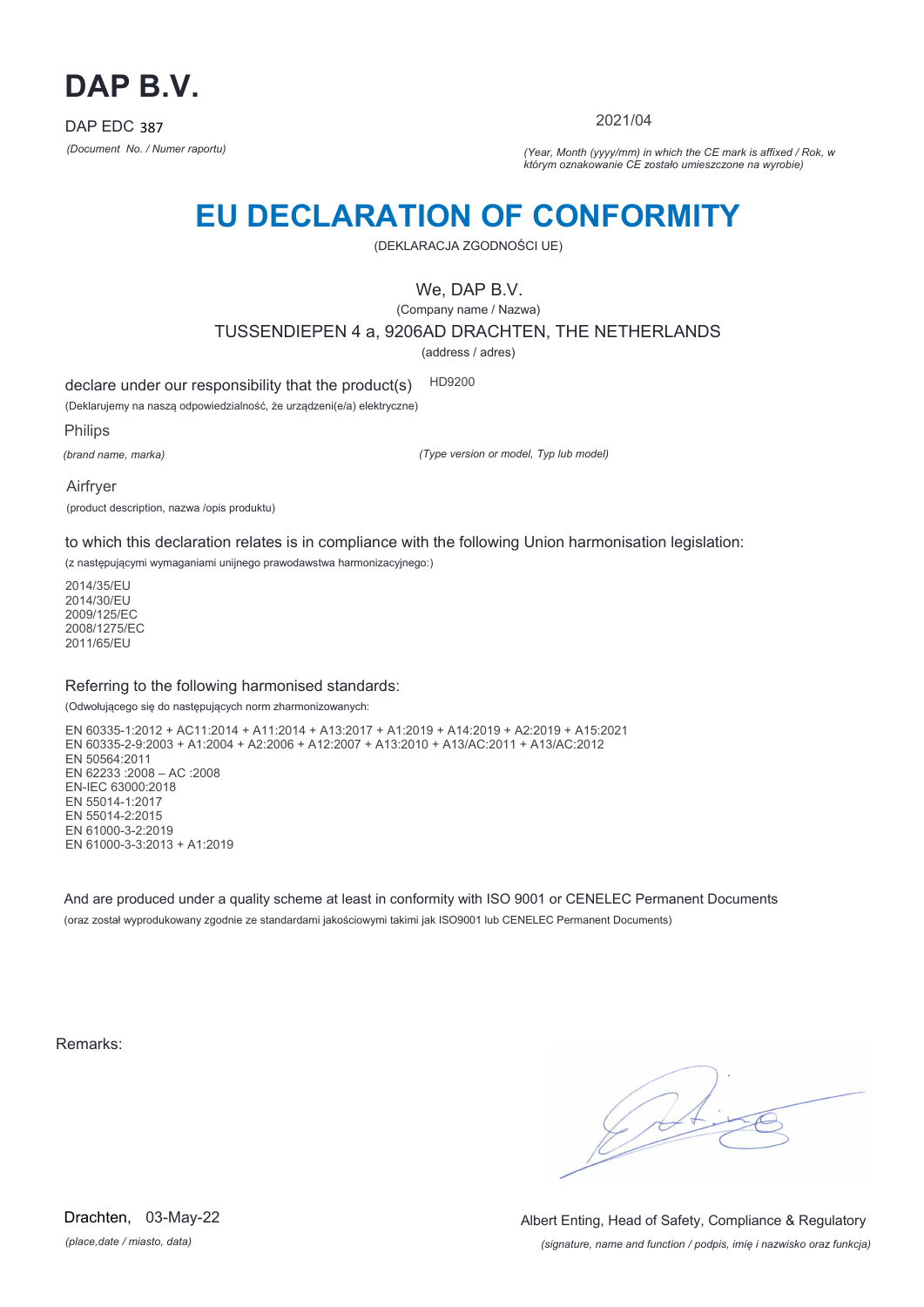

2021/04

*(Document No. / Relatório No.) (Year, Month (yyyy/mm) in which the CE mark is affixed / Ano em que a marca CE é afixada)*

### **EU DECLARATION OF CONFORMITY**

(DECLARAÇÃODE CONFORMIDADE CE)

We, DAP B.V.

(Company name / Nome) TUSSENDIEPEN 4 a, 9206AD DRACHTEN, THE NETHERLANDS (address)

declare under our responsibility that the product(s) HD9200

(Declara sob a sua responsabilidade que o(s) producto(s) eléctricos )

Philips

*(brand name, nome da marca)*

*(Type version or model, Indicar versão ou modelo)*

Airfryer

(product description, Descrição do produto)

to which this declaration relates is in compliance with the following Union harmonisation legislation:

(a que esta declaração se refere está em conformidade com a seguinte legislação de harmonização da União:)

2014/35/EU 2014/30/EU 2009/125/EC 2008/1275/EC 2011/65/EU

#### Referring to the following harmonised standards:

(Com referência aos seguintes padrões de harmonização:)

EN 60335-1:2012 + AC11:2014 + A11:2014 + A13:2017 + A1:2019 + A14:2019 + A2:2019 + A15:2021 EN 60335-2-9:2003 + A1:2004 + A2:2006 + A12:2007 + A13:2010 + A13/AC:2011 + A13/AC:2012 EN 50564:2011 EN 62233 :2008 – AC :2008 EN-IEC 63000:2018 EN 55014-1:2017 EN 55014-2:2015 EN 61000-3-2:2019 EN 61000-3-3:2013 + A1:2019

And are produced under a quality scheme at least in conformity with ISO 9001 or CENELEC Permanent Documents (E são produzidos sob um regime de qualidade, pelo menos, em conformidade com a norma ISO 9001 ou Documentos Permanentes CENELEC)

Remarks:

*(place,date / local, data)* Drachten, 03-May-22

*(signature, name and function / assinatura, nome e função)* Albert Enting, Head of Safety, Compliance & Regulatory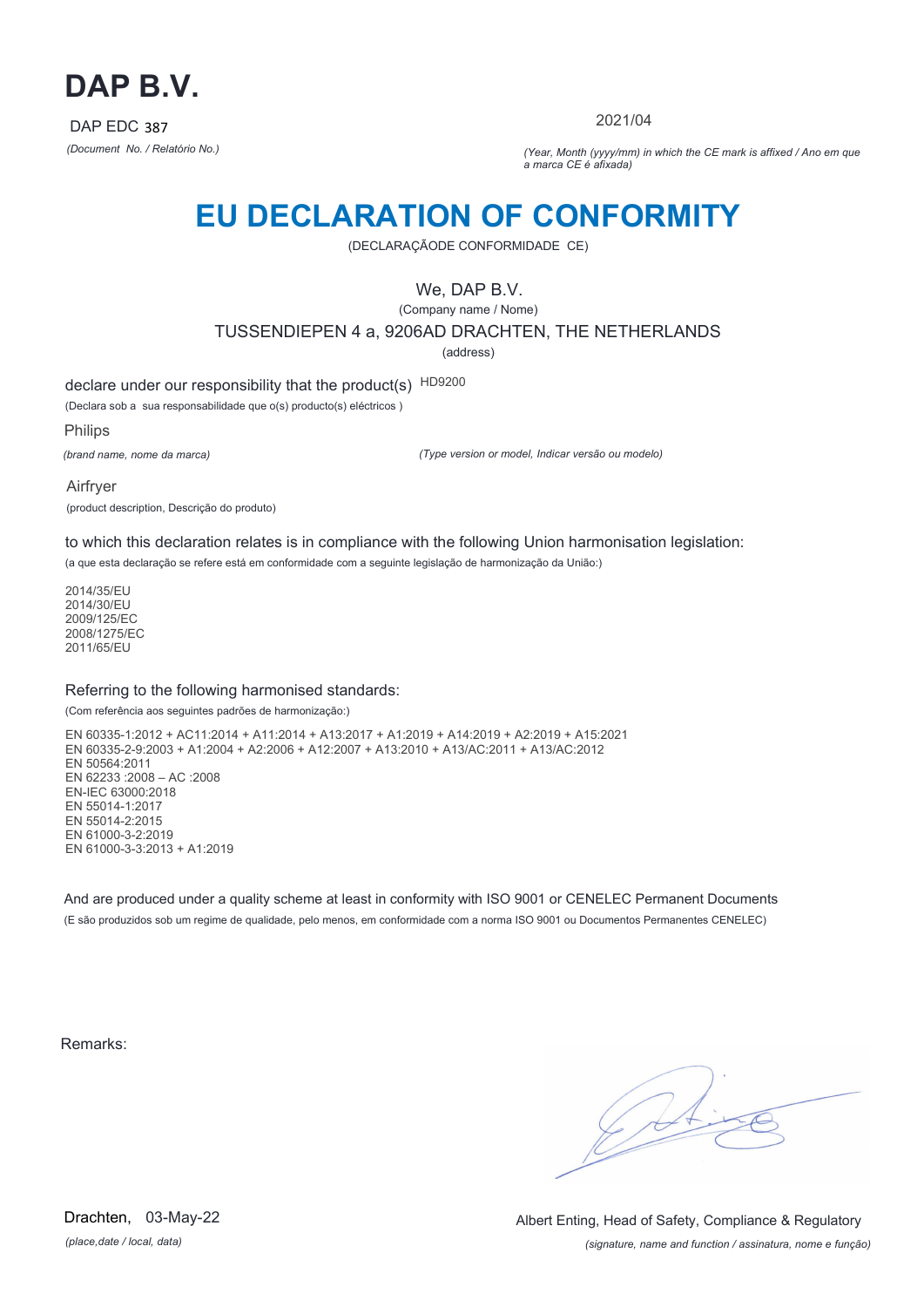

2021/04

*(Document No. / Nr. raport) (Year, Month (yyyy/mm) in which the CE mark is affixed / Anul în care este aplicat marcajul CE)*

### **EU DECLARATION OF CONFORMITY**

(DECLARAŢIE DE CONFORMITATE CE)

We, DAP B.V.

(Company name / Nume)

TUSSENDIEPEN 4 a, 9206AD DRACHTEN, THE NETHERLANDS

(address / adresă)

declare under our responsibility that the product(s) HD9200

(Declarăm pe proprie răspundere că produsul (produsele) electric(e))

Philips

*(brand name, marca)*

*(Type version or model, Tip sau model)*

Airfryer (product description, descriere produs)

to which this declaration relates is in compliance with the following Union harmonisation legislation:

(la care se referă prezenta declarație este în conformitate cu următoarea legislație de armonizare a Uniunii:)

2014/35/EU 2014/30/EU 2009/125/EC 2008/1275/EC 2011/65/EU

#### Referring to the following harmonised standards:

#### (Se referă la următoarele standarde armonizate:)

EN 60335-1:2012 + AC11:2014 + A11:2014 + A13:2017 + A1:2019 + A14:2019 + A2:2019 + A15:2021 EN 60335-2-9:2003 + A1:2004 + A2:2006 + A12:2007 + A13:2010 + A13/AC:2011 + A13/AC:2012 EN 50564:2011 EN 62233 :2008 – AC :2008 EN-IEC 63000:2018 EN 55014-1:2017 EN 55014-2:2015 EN 61000-3-2:2019 EN 61000-3-3:2013 + A1:2019

And are produced under a quality scheme at least in conformity with ISO 9001 or CENELEC Permanent Documents (Şi sunt fabricate după o schemă de calitate conformă cel puţin cu standardul ISO 9001 sau Documentele Permanente CENELEC)

Remarks:

*(place,date / locul, data)* Drachten, 03-May-22

*(signature, name and function / semnătura, nume şi funcţie)* Albert Enting, Head of Safety, Compliance & Regulatory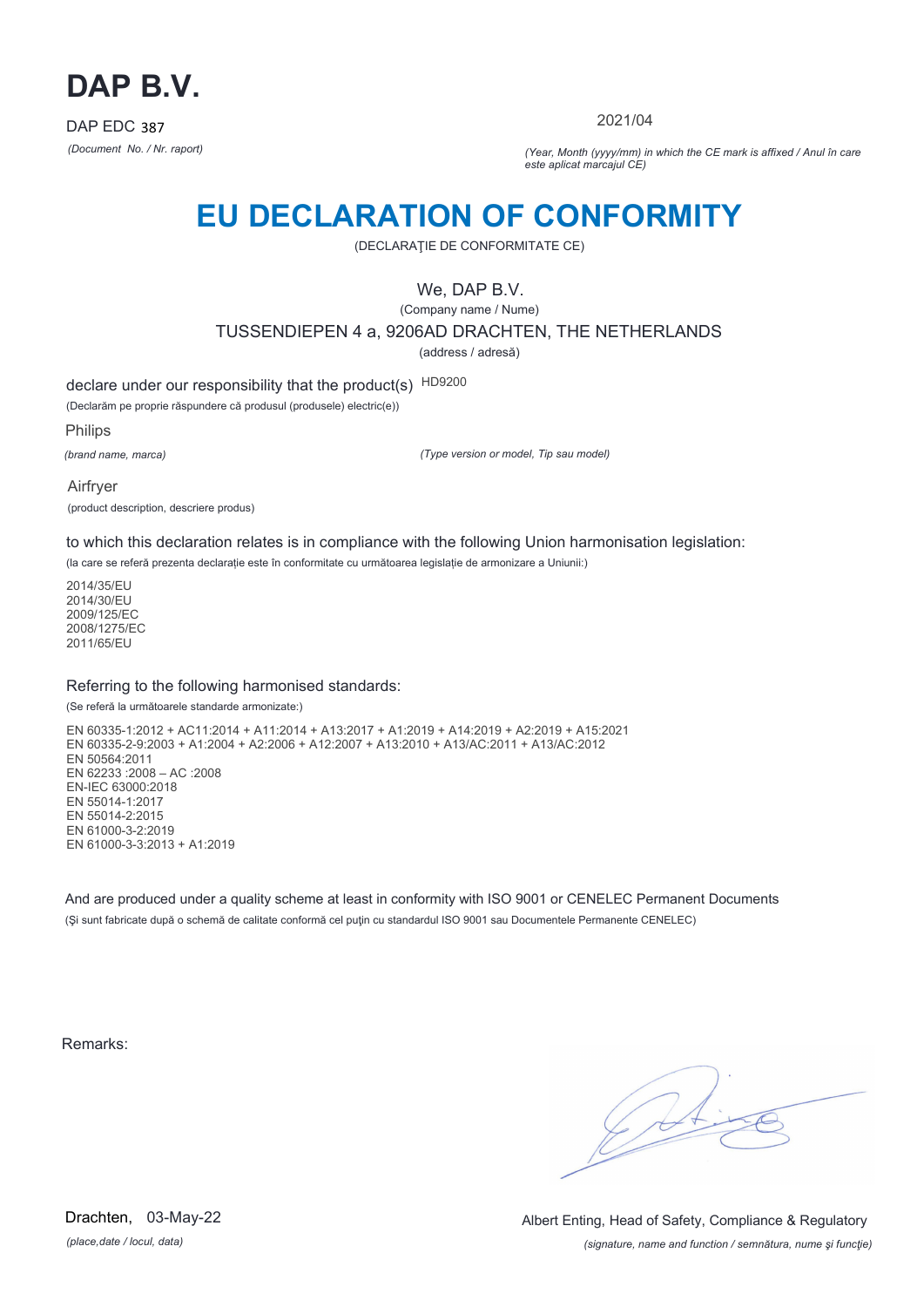

2021/04

*(Document No. / Номер протокола) (Year, Month (yyyy/mm) in which the CE mark is affixed / Год начала маркировки знаком CE)*

# **EU DECLARATION OF CONFORMITY**

(CE Декларация о соответствии)

We, DAP B.V.

(Company name / Юридическое имя)

TUSSENDIEPEN 4 a, 9206AD DRACHTEN, THE NETHERLANDS

(address / адрес)

declare under our responsibility that the product(s): HD9200

(Декларируем под нашу ответственность, что электрическая продукция

Philips

*(brand name, торговая марка)*

*(Type version or model, тип, модель)*

Airfryer

(product description, описание продукции)

to which this declaration relates is in compliance with the following Union harmonisation legislation:

(к которому относится данное заявление, соответствует следующим законодательным актам Европейского Союза о гармонизации технических нормативов:)

2014/35/EU 2014/30/EU 2009/125/EC 2008/1275/EC 2011/65/EU

#### Referring to the following harmonised standards:

(Эти нормативы касаются следующих гармонизированных стандартов:)

EN 60335-1:2012 + AC11:2014 + A11:2014 + A13:2017 + A1:2019 + A14:2019 + A2:2019 + A15:2021 EN 60335-2-9:2003 + A1:2004 + A2:2006 + A12:2007 + A13:2010 + A13/AC:2011 + A13/AC:2012 EN 50564:2011 EN 62233 :2008 – AC :2008 EN-IEC 63000:2018 EN 55014-1:2017 EN 55014-2:2015 EN 61000-3-2:2019 EN 61000-3-3:2013 + A1:2019

And are produced under a quality scheme at least in conformity with ISO 9001 or CENELEC Permanent Documents (по крайней мере, в соответствии с ISO 9001 или)

Remarks:

 $\sqrt{4}$ 

*(place,date / место, дата)* Drachten, 03-May-22

*(signature, name and function / подпись, имя и должность)* Albert Enting, Head of Safety, Compliance & Regulatory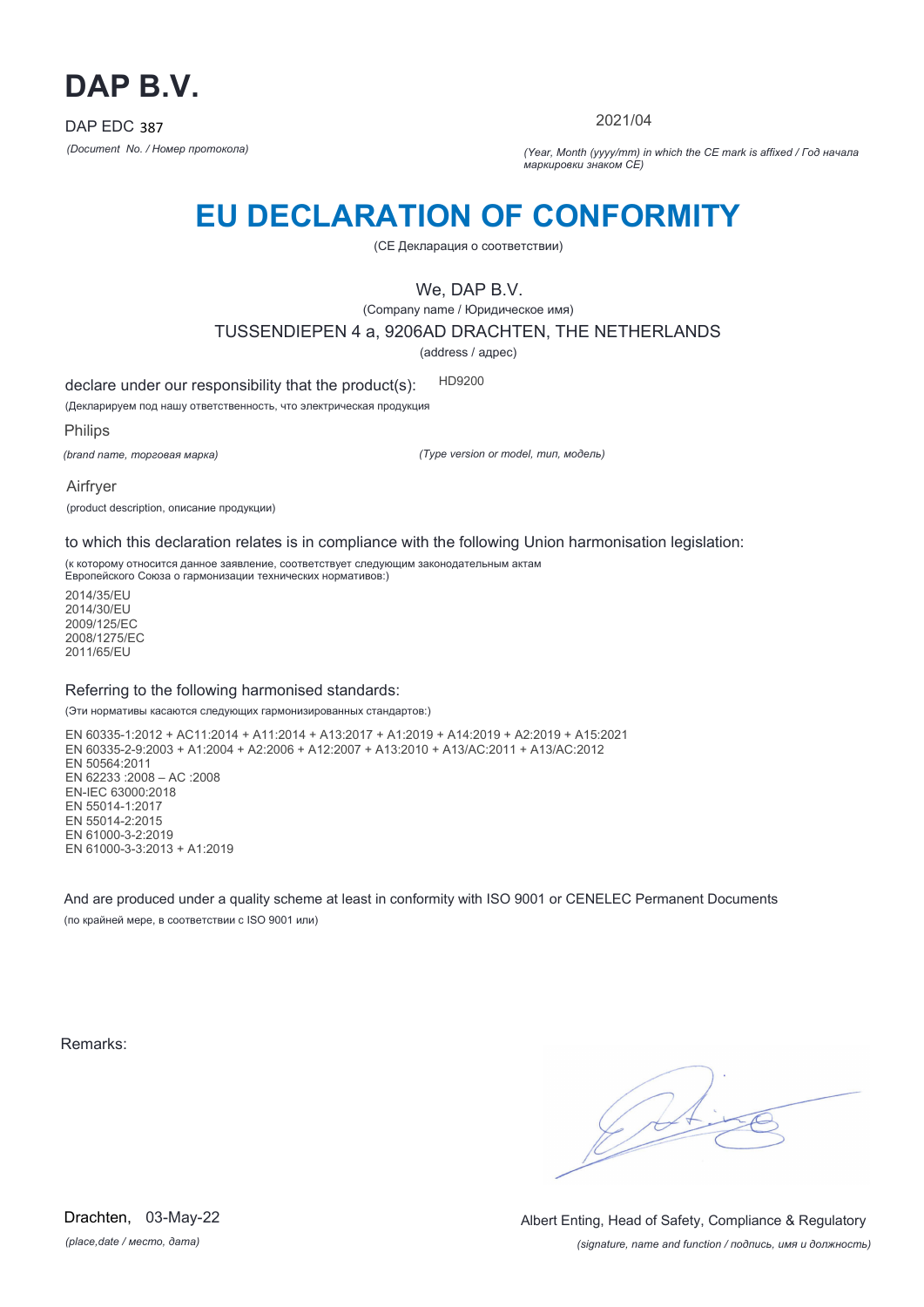

2021/04

*(Document No. / Správa č.) (Year, Month (yyyy/mm) in which the CE mark is affixed / Rok v ktorom je opatrený znakom CE)*

### **EU DECLARATION OF CONFORMITY**

(Rok v ktorom je opatrený znakom CE)

We, DAP B.V.

(Company name / Meno )

TUSSENDIEPEN 4 a, 9206AD DRACHTEN, THE NETHERLANDS

(address / adresa)

declare under our responsibility that the product(s) HD9200

(Prehlasujeme na svoju zodpovednosť, že elektrický výrobok(y))

Philips

*(brand name, názov značky)*

*(Type version or model, Typové označenie alebo model)*

Airfryer (product description, opis prístroja)

to which this declaration relates is in compliance with the following Union harmonisation legislation:

(na ktorý sa toto vyhlásenie vzťahuje, je v súlade s nasledujúcimi harmonizovanými právnymi predpismi Európskej únie:)

2014/35/EU 2014/30/EU 2009/125/EC 2008/1275/EC 2011/65/EU

#### Referring to the following harmonised standards:

(S odvolaním sa na nasledujúce harmonizované normy:)

EN 60335-1:2012 + AC11:2014 + A11:2014 + A13:2017 + A1:2019 + A14:2019 + A2:2019 + A15:2021 EN 60335-2-9:2003 + A1:2004 + A2:2006 + A12:2007 + A13:2010 + A13/AC:2011 + A13/AC:2012 EN 50564:2011 EN 62233 :2008 – AC :2008 EN-IEC 63000:2018 EN 55014-1:2017 EN 55014-2:2015 EN 61000-3-2:2019 EN 61000-3-3:2013 + A1:2019

And are produced under a quality scheme at least in conformity with ISO 9001 or CENELEC Permanent Documents (A sú vyrobené systémom kvality minimálne v súlade s normou ISO 9001 alebo CENELEC dokumentmi)

Remarks:

*(place,date / miesto, dátum)* Drachten, 03-May-22

*(signature, name and function / podpis, meno a funkcia)* Albert Enting, Head of Safety, Compliance & Regulatory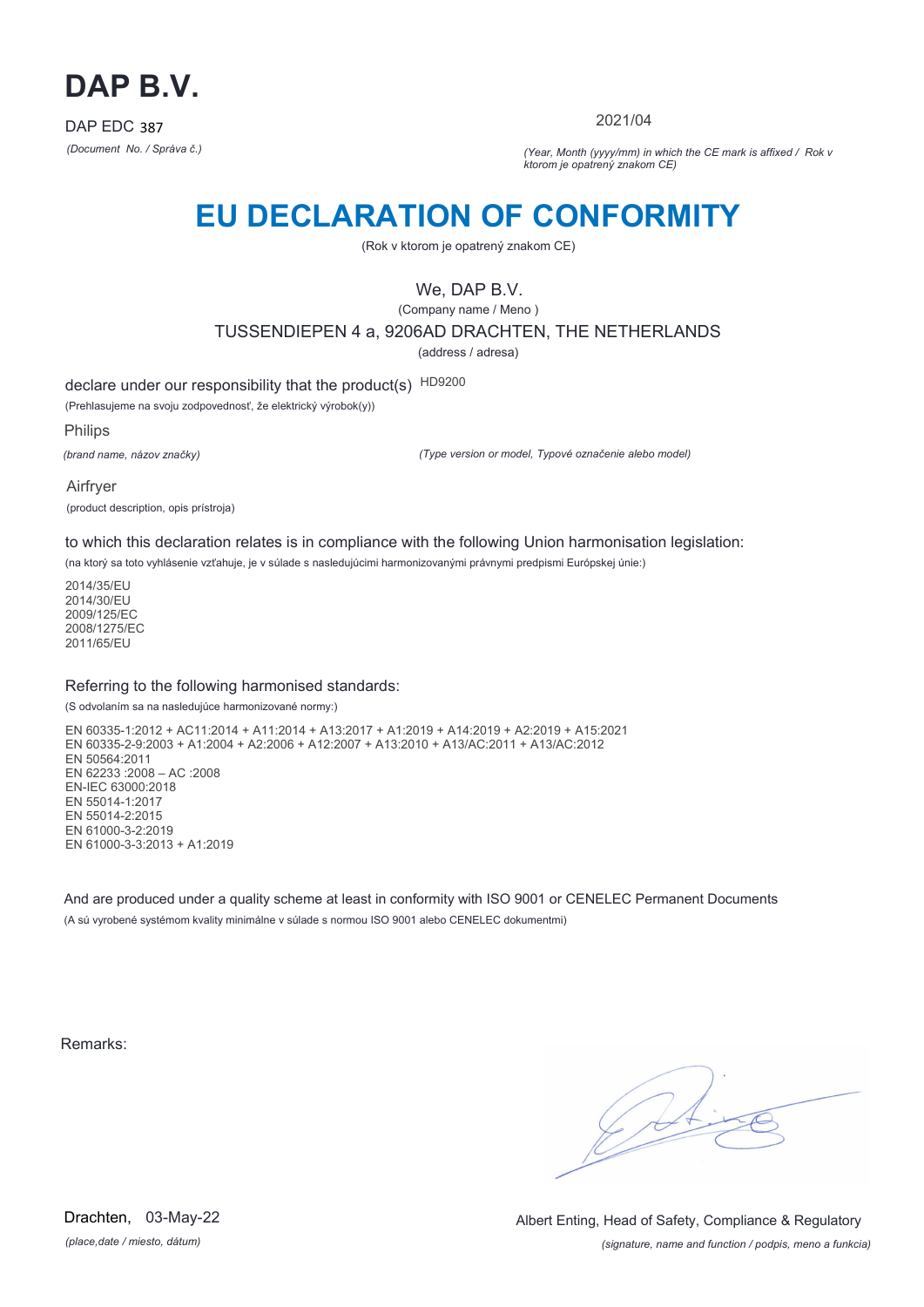

2021/04

*(Document No. / Številka poročila) (Year, Month (yyyy/mm) in which the CE mark is affixed / Leto namstitve CE znaka)*

# **EU DECLARATION OF CONFORMITY**

(Izjava o skladnosti)

### We, DAP B.V.

(Company name / Ime)

TUSSENDIEPEN 4 a, 9206AD DRACHTEN, THE NETHERLANDS

(address / Naslov)

declare under our responsibility that the product(s) HD9200 (S polno odgovornostjo izjavljamo)

Philips

*(brand name, Ime znamke)*

*(Type version or model, Tip, verzija ali model)*

Airfryer (product description, Opis proizvoda)

to which this declaration relates is in compliance with the following Union harmonisation legislation:

(na katerega se nanaša ta izjava, je skladen z naslednjo usklajevalno zakonodajo Unije:)

2014/35/EU 2014/30/EU 2009/125/EC 2008/1275/EC 2011/65/EU

#### Referring to the following harmonised standards:

#### (S sklicevanjem na naslednje usklajene standarde:)

EN 60335-1:2012 + AC11:2014 + A11:2014 + A13:2017 + A1:2019 + A14:2019 + A2:2019 + A15:2021 EN 60335-2-9:2003 + A1:2004 + A2:2006 + A12:2007 + A13:2010 + A13/AC:2011 + A13/AC:2012 EN 50564:2011 EN 62233 :2008 – AC :2008 EN-IEC 63000:2018 EN 55014-1:2017 EN 55014-2:2015 EN 61000-3-2:2019 EN 61000-3-3:2013 + A1:2019

And are produced under a quality scheme at least in conformity with ISO 9001 or CENELEC Permanent Documents (In so proizvedeni v skladu s shemo kakovosti najmanj v skladu z ISO 9001 ali CENELEC stalnimi dokumenti)

Remarks:

*(place,date / Kraj, datum)* Drachten, 03-May-22

*(signature, name and function / Podpis, Ime in funkcija)* Albert Enting, Head of Safety, Compliance & Regulatory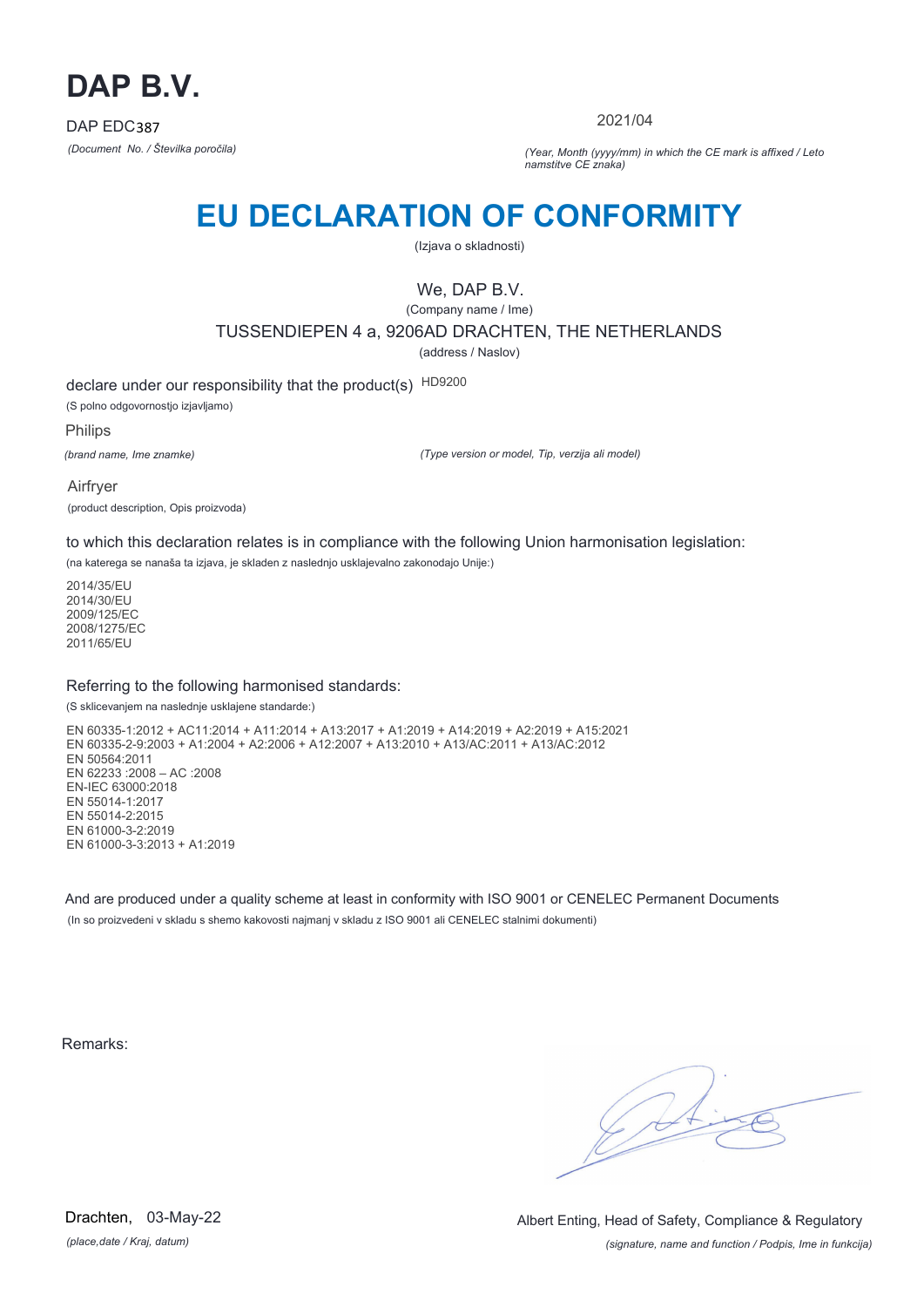

2021/04

*(Document No. / Döküman Numarası) (Year, Month (yyyy/mm) in which the CE mark is affixed / CE İbaresinin eklendiği yıl (yyyy/aa))*

### **EU DECLARATION OF CONFORMITY**

(EU UYGUNLUK BEYANI)

DAP B.V.

(Company name / İmalatçının ismi)

TUSSENDIEPEN 4 a, 9206AD DRACHTEN, THE NETHERLANDS

(address / İmalatçının adresi )

This declaration of conformity is issued under the sole responsibility of the manufacturer HD9200

(Bu uygunluk beyanı yalnızca imalatçının kendi sorumluluğu altında düzenlenir)

Philips

*(brand name, İsim )*

*(Type version or model, Tip veya model)*

Airfryer

(product description, Ürün Açıklamas )

to which this declaration relates is in compliance with the following Union harmonisation legislation:

((bu beyanın ilgili olduğu) aşağıdaki Union uyumlaştırma mevzuatına uygundur:)

2014/35/EU 2014/30/EU 2009/125/EC 2008/1275/EC 2011/65/EU

#### Referring to the following harmonised standards:

(Aşağıdaki uyumlaştırılmış standartlara atıfta bulunmaktadır:)

EN 60335-1:2012 + AC11:2014 + A11:2014 + A13:2017 + A1:2019 + A14:2019 + A2:2019 + A15:2021 EN 60335-2-9:2003 + A1:2004 + A2:2006 + A12:2007 + A13:2010 + A13/AC:2011 + A13/AC:2012 EN 50564:2011 EN 62233 :2008 – AC :2008 EN-IEC 63000:2018 EN 55014-1:2017 EN 55014-2:2015 EN 61000-3-2:2019 EN 61000-3-3:2013 + A1:2019

And are produced under a quality scheme at least in conformity with ISO 9001 or CENELEC Permanent Documents (En az ISO 9001 veya CENELEC Daimi Belgelerine uygun kalite şemasına binaen mevcut ürünlerdir)

Remarks:

*(place,date / Yer ve tarih )* Drachten, 03-May-22

*(signature, name and function / İmza, isim ve görevi)* Albert Enting, Head of Safety, Compliance & Regulatory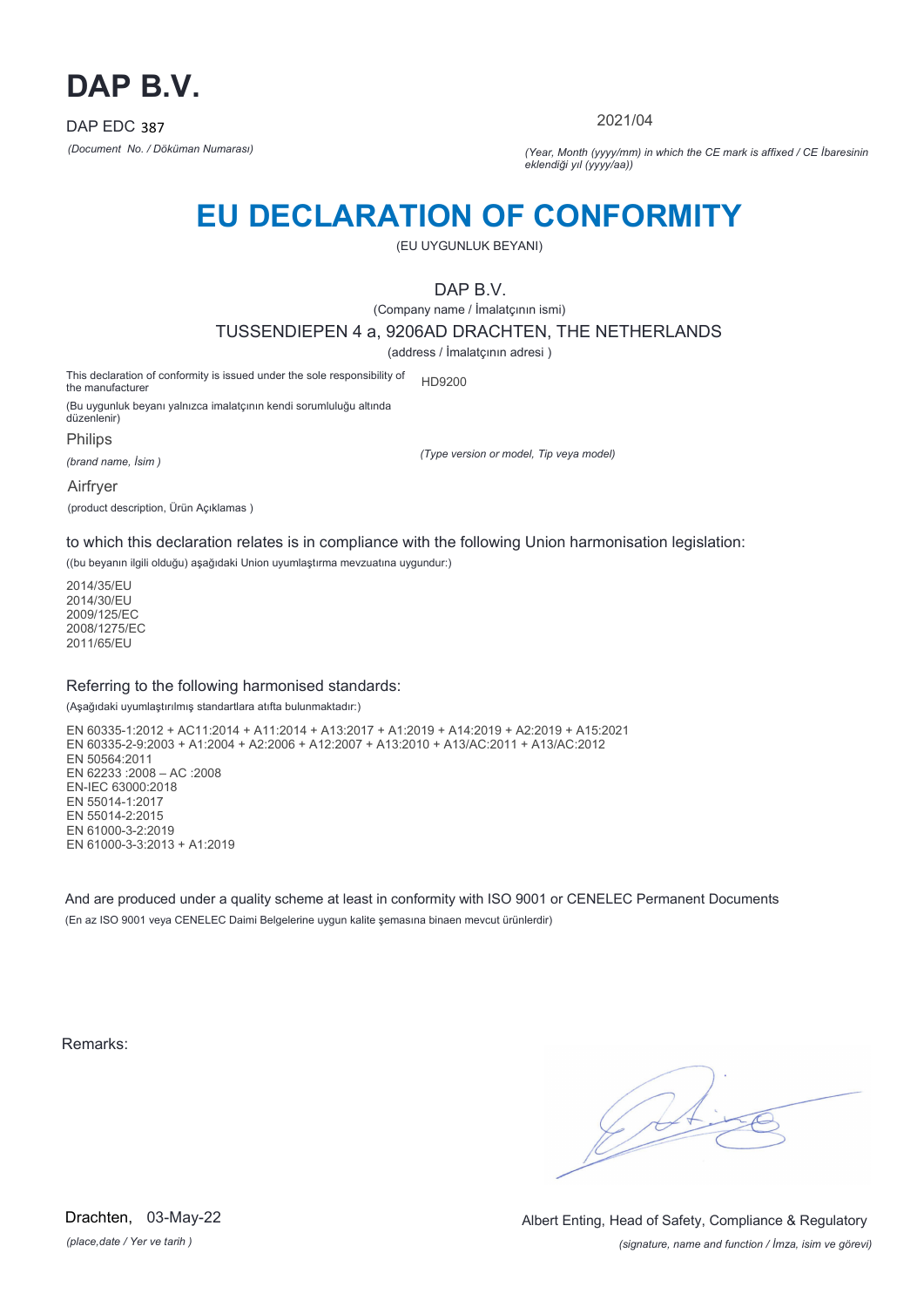

2021/04

*(Document No. / Broj izvještaja) (Year, Month (yyyy/mm) in which the CE mark is affixed / Godina ishođenja CE oznake)*

# **EU DECLARATION OF CONFORMITY**

(Izjava o sukladnosti)

We, DAP B.V.

(Company name / Ime) TUSSENDIEPEN 4 a, 9206AD DRACHTEN, THE NETHERLANDS

(address / Adresa)

declare under our responsibility that the product(s) HD9200

(Odgovorno izjavljujemo da je elektični uređaj(i))

Philips

*(brand name, Naziv robne marke)*

*(Type version or model, Tipska oznaka ili model)*

Airfryer (product description, opis proizvoda)

to which this declaration relates is in compliance with the following Union harmonisation legislation:

(na koji se odnosi ova deklaracija u skladu je sa sljedećim zakonima o harmonizaciji Unije:)

2014/35/EU 2014/30/EU 2009/125/EC 2008/1275/EC 2011/65/EU

#### Referring to the following harmonised standards:

#### (Odnosi se na sljedeće norme za harmonizaciju:)

EN 60335-1:2012 + AC11:2014 + A11:2014 + A13:2017 + A1:2019 + A14:2019 + A2:2019 + A15:2021 EN 60335-2-9:2003 + A1:2004 + A2:2006 + A12:2007 + A13:2010 + A13/AC:2011 + A13/AC:2012 EN 50564:2011 EN 62233 :2008 – AC :2008 EN-IEC 63000:2018 EN 55014-1:2017 EN 55014-2:2015 EN 61000-3-2:2019 EN 61000-3-3:2013 + A1:2019

And are produced under a quality scheme at least in conformity with ISO 9001 or CENELEC Permanent Documents (najmanje u skladu sa normom ISO 9001 ili)

Remarks:

*(place,date / Mjesto ,datum)* Drachten, 03-May-22

*(signature, name and function / Potpis,ime i radno mjesto)* Albert Enting, Head of Safety, Compliance & Regulatory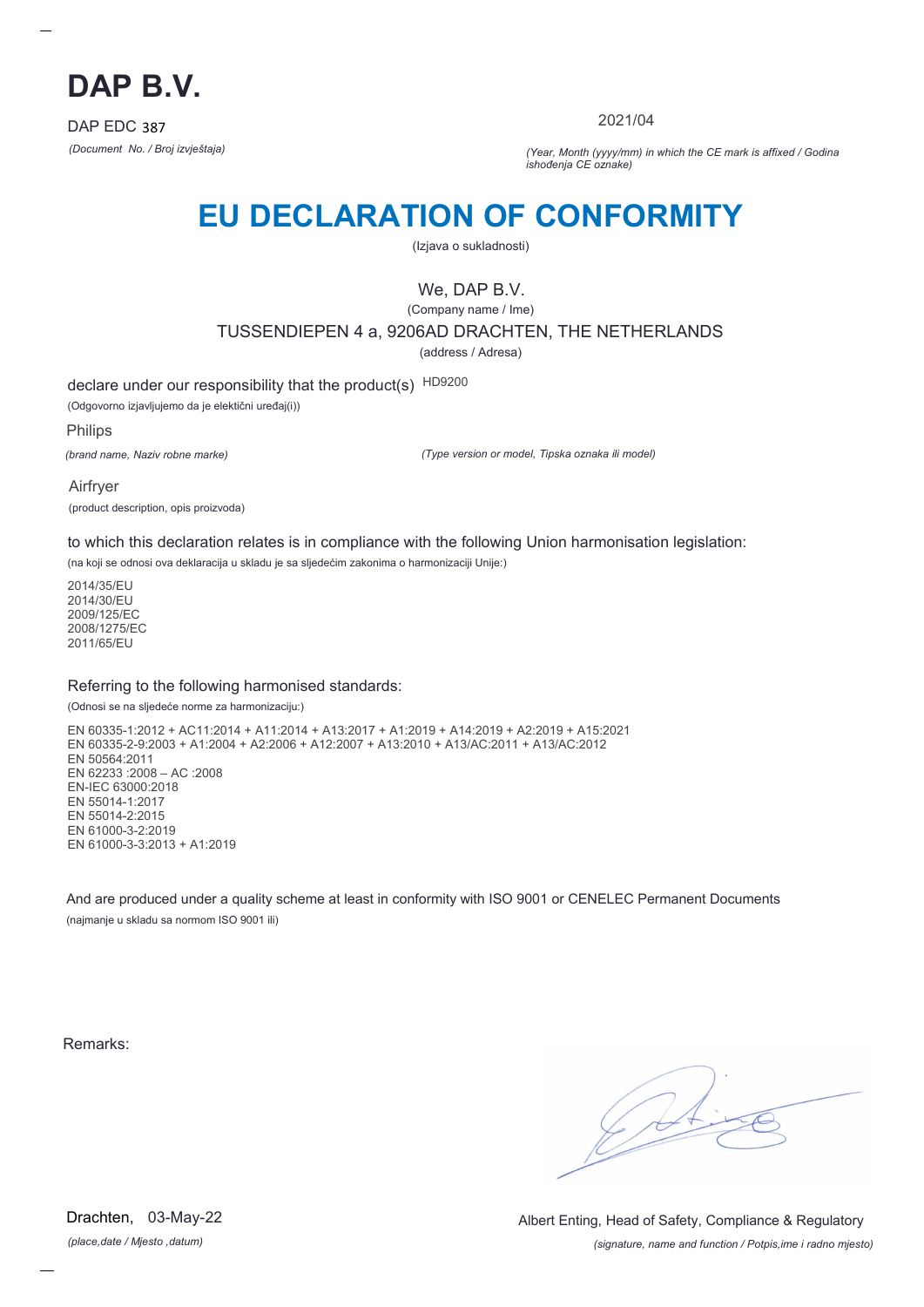

2021/04

*(Document No. / Αρ. έκθεσης) (Year, Month (yyyy/mm) in which the CE mark is affixed / Έτος επικόλλησης του σήματος συμμόρφωσης CE)*

## **EU DECLARATION OF CONFORMITY**

(ΔΗΛΩΣΗ ΣΥΜΜΟΡΦΩΣΗΣ CE)

We, DAP B.V.

(Company name / Επωνυμία) TUSSENDIEPEN 4 a, 9206AD DRACHTEN, THE NETHERLANDS (address / Διεύθυνση)

declare under our responsibility that the product(s) HD9200

(Δηλώνουμε υπεύθυνα ότι το ηλεκτρολογικό προϊόν/ προϊόντα)

Philips

*(brand name, ονομασία μάρκας)*

*(Type version or model, Τύπος έκδοσης ή μοντέλο)*

Airfryer

(product description, περιγραφή προϊόντος)

to which this declaration relates is in compliance with the following Union harmonisation legislation:

(στο οποίο αναφέρεται αυτή η δήλωση συμμορφώνεται με την παρακάτω νομοθεσία εναρμόνισης της Ένωσης:)

2014/35/EU 2014/30/EU 2009/125/EC 2008/1275/EC 2011/65/EU

#### Referring to the following harmonised standards:

(Αναφορικά με τα παρακάτω εναρμονισμένα πρότυπα:)

EN 60335-1:2012 + AC11:2014 + A11:2014 + A13:2017 + A1:2019 + A14:2019 + A2:2019 + A15:2021 EN 60335-2-9:2003 + A1:2004 + A2:2006 + A12:2007 + A13:2010 + A13/AC:2011 + A13/AC:2012 EN 50564:2011 EN 62233 :2008 – AC :2008 EN-IEC 63000:2018 EN 55014-1:2017 EN 55014-2:2015 EN 61000-3-2:2019 EN 61000-3-3:2013 + A1:2019

And are produced under a quality scheme at least in conformity with ISO 9001 or CENELEC Permanent Documents

(Και παράγεται/ παράγονται σύμφωνα με ένα ποιοτικό πρόγραμμα που συμμορφούται, κατ'ελάχιστον, με το πρότυπο ISO 9001 ή με τα Μόνιμα Έγγραφα Τεκμηρίωσης της CENELEC)

Remarks:

 $\sqrt{4}$ 

*(place,date / τόπος, ημερομηνία)* Drachten, 03-May-22

*(signature, name and function / υπογραφή, ονοματεπώνυμο και λειτουργία)* Albert Enting, Head of Safety, Compliance & Regulatory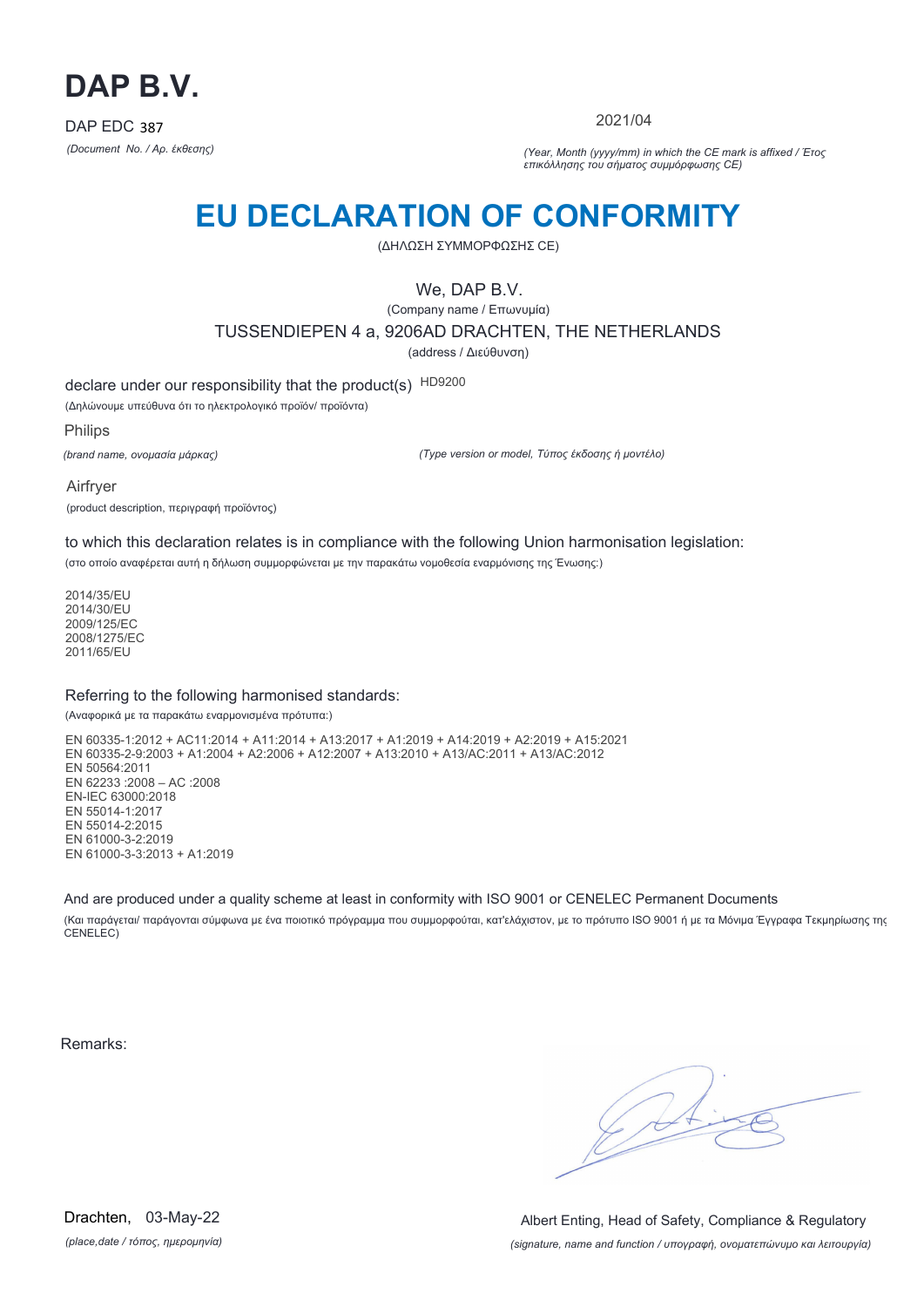

2021/04

*(Document No. / Документ №) (Year, Month (yyyy/mm) in which the CE mark is affixed / Година на поставяне на CE маркировката)*

# **EU DECLARATION OF CONFORMITY**

(CE Декларация за съответствие)

We, DAP B.V.

(Company name / Име )

TUSSENDIEPEN 4 a, 9206AD DRACHTEN, THE NETHERLANDS

(address / адрес)

declare under our responsibility that the product(s) HD9200

(Декларираме на наша отговорност, че електрическият(те) уред(и)

Philips

*(Brand name, търговска марка)*

*(Type version or model, Серия или модел)*

Airfryer

(product description, описание на продукта(ите))

to which this declaration relates is in compliance with the following Union harmonisation legislation:

(към който се отнася настоящата декларация, е в съответствие със следното законодателство на Съюза относно хармонизацията:)

2014/35/EU 2014/30/EU 2009/125/EC 2008/1275/EC 2011/65/EU

#### Referring to the following harmonised standards:

(Отнася се към следните хармонизирани стандарти:)

EN 60335-1:2012 + AC11:2014 + A11:2014 + A13:2017 + A1:2019 + A14:2019 + A2:2019 + A15:2021 EN 60335-2-9:2003 + A1:2004 + A2:2006 + A12:2007 + A13:2010 + A13/AC:2011 + A13/AC:2012 EN 50564:2011 EN 62233 :2008 – AC :2008 EN-IEC 63000:2018 EN 55014-1:2017 EN 55014-2:2015 EN 61000-3-2:2019 EN 61000-3-3:2013 + A1:2019

And are produced under a quality scheme at least in conformity with ISO 9001 or CENELEC Permanent Documents (и са произведени под система за качествен контрол най-малко в съответствие с ISO 9001 или)

Remarks:

*(place,date / място, дата)* Drachten, 03-May-22

*(signature, name and function / подпис, име и длъжност)* Albert Enting, Head of Safety, Compliance & Regulatory